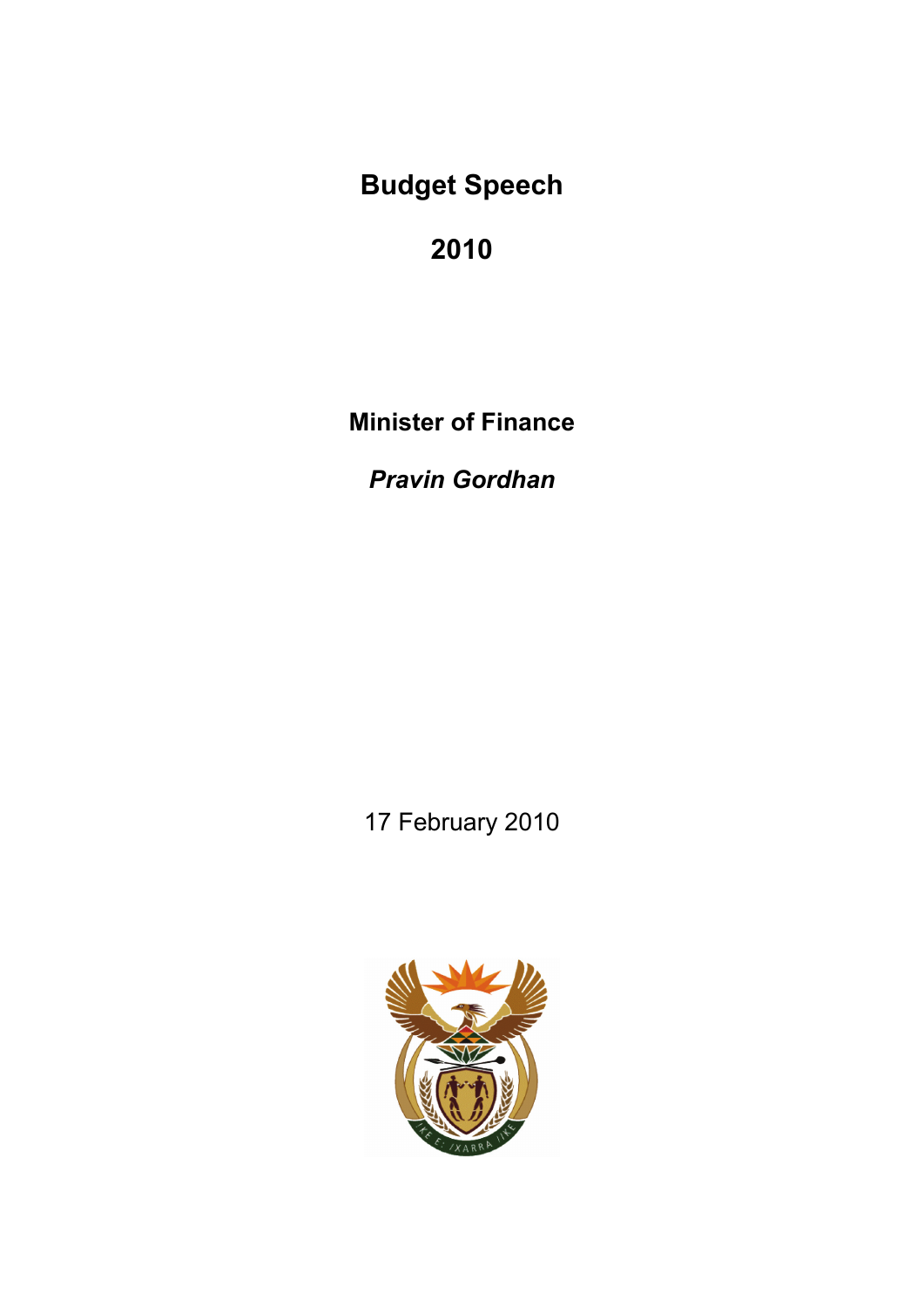#### *ISBN: 978-0-621-39081-0 RP: 05/2010*

To obtain copies please contact: Communications unit National Treasury Private Bag X115 Pretoria 0001 Tel: +27 12 315 5526 Fax: +27 12 315 5126

The 2010 Budget documents are available on the Internet at: www.treasury.gov.za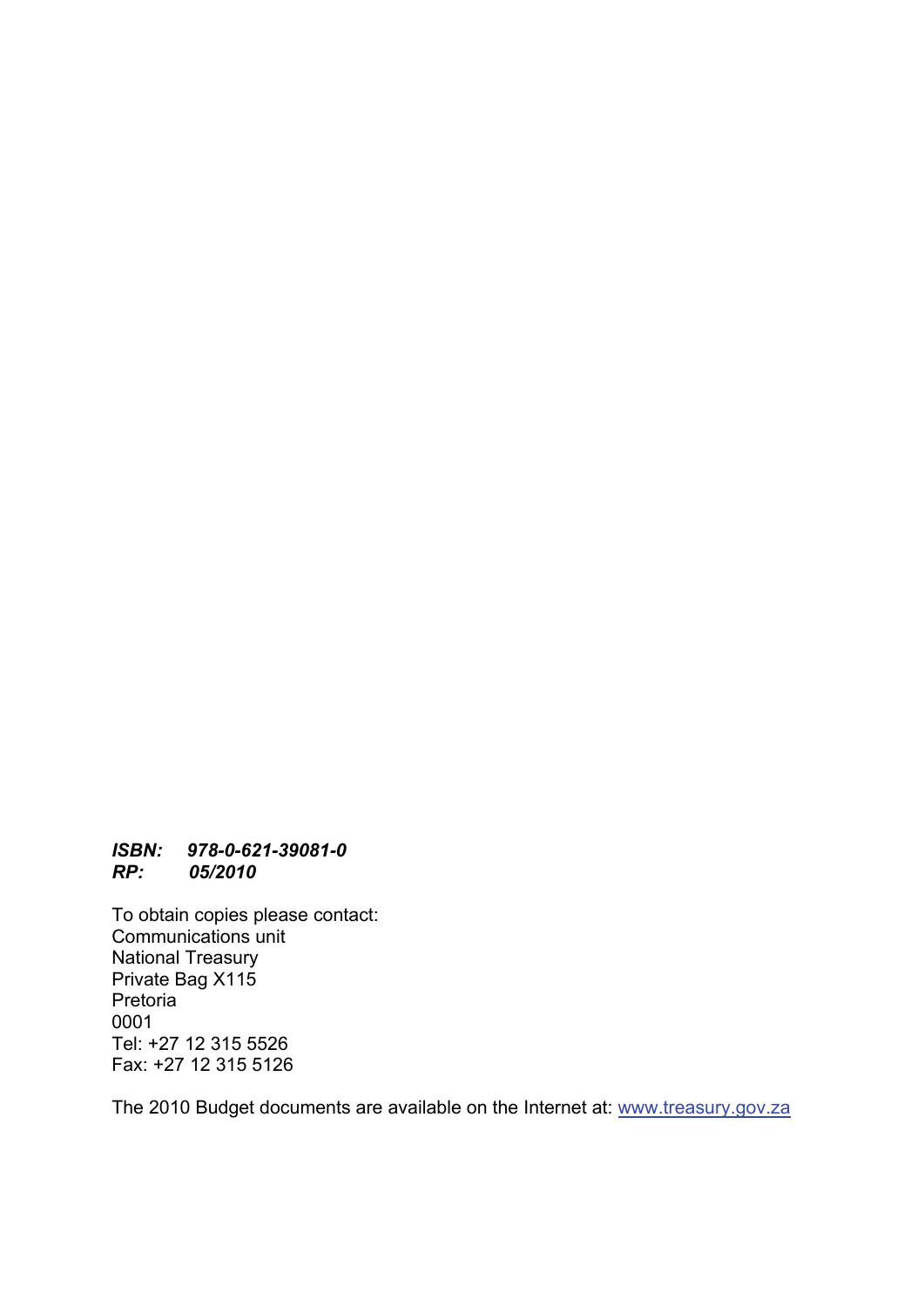Honourable Speaker

It is my privilege to present the first budget of the administration of President Zuma to this House.

Last week we had the special honour of hosting former President Mandela in Parliament. He exuded his inimitable magic. He reminded us of what we have achieved in our struggle for freedom and in our democratic journey. He reminded us that South Africans are capable of extraordinary things. We are, as you also reminded us, Mr President, an extraordinary people.

Twenty years ago, we showed the world that we could unite around a common cause – a democratic, non-racial, non-sexist South Africa. We showed ourselves, and the world, that we could compete politically and yet find a shared understanding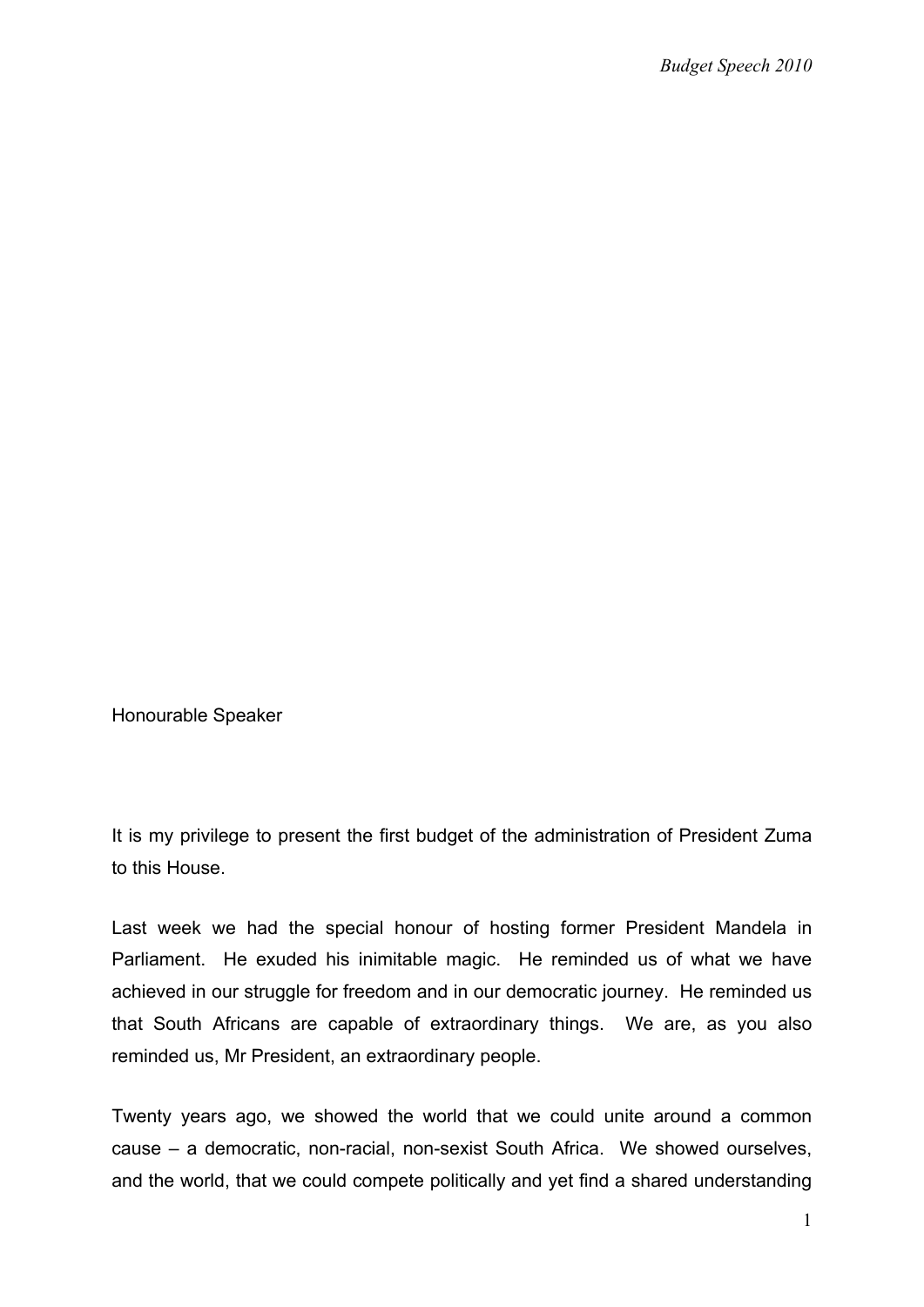on matters of concern to all of us – building a better South Africa for our children and grandchildren.

Now, we must again use this remarkable national capability to energetically and urgently address the problems of jobs, growth and poverty.

As you pointed out Mr President, none of us can rest or sleep peacefully until every South African can say,:

*I can see a better future. I can find a job. I can learn a skill. Hard work will enable me and my family to have shelter and food.*  If my children work hard at school and college, they will have a *better future and a thousand opportunities.* 

Our people need hope. Our people want government to lead. We will lead. Our people want government, business, labour and social organisations to work together to create a better economic future. Our people want to be positively energised so that they can take the initiative to improve their own lives and communities.

Our people want action on jobs, growth and poverty. We must build a new common purpose so that we can use all of our talents, skills and resources to tackle our economic and social challenges.

Mr President, you have said we must do things differently. We cannot do the same old things and expect different results.

Both South Africa and the world at large must and are looking for different answers and solutions. So the first message of this budget is that all of us, whether you are in Sandton or Upington, in Lusikisiki or Marabastad, we must all be prepared to do things differently.

President Zuma has rightly challenged us to re-examine our plans, and to set a more deliberate, more focused course. Cabinet has agreed on a set of outcomes that will shape our policies and programmes for the years ahead. The public service has begun an organisational restructuring that is driven by the imperative of service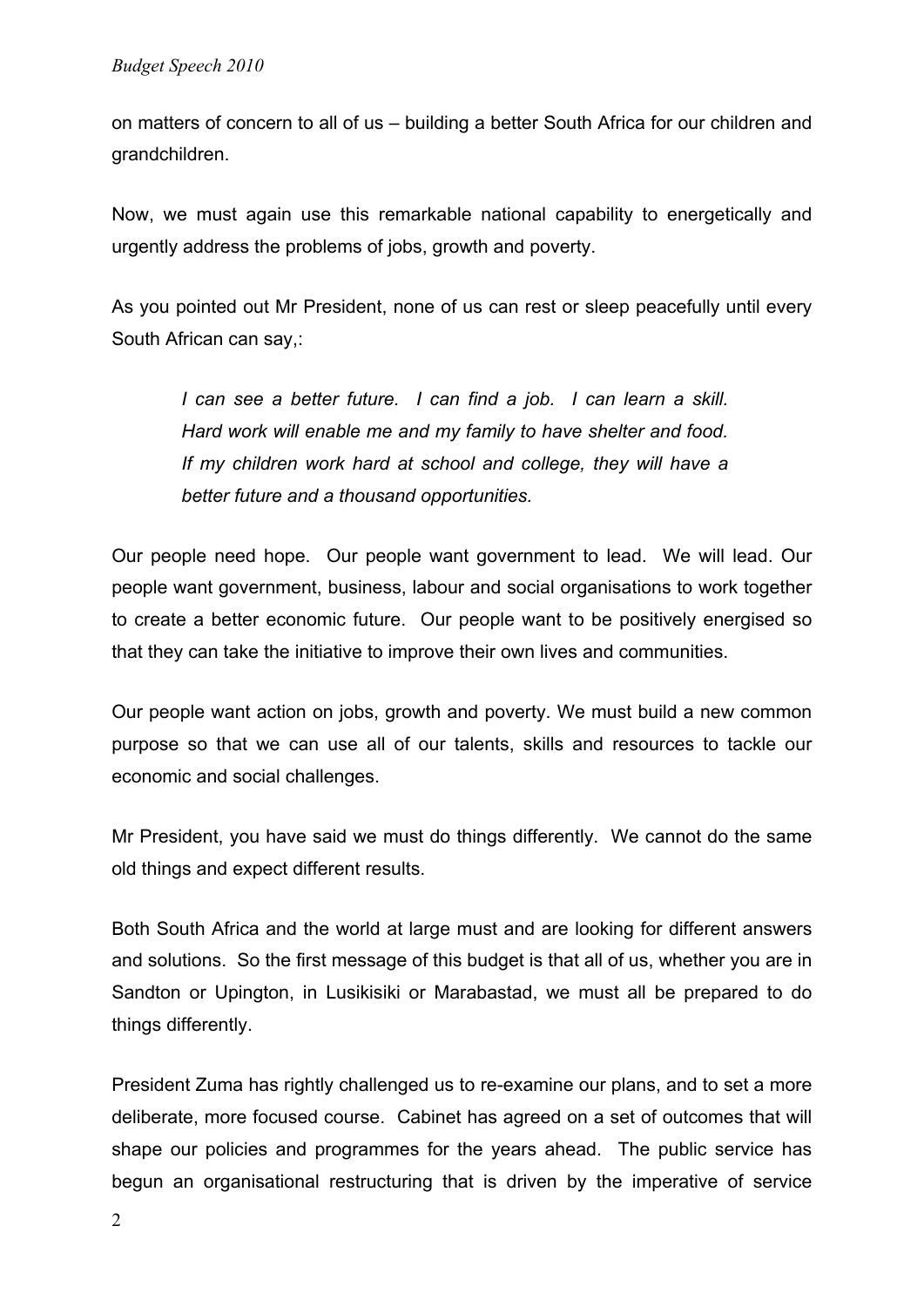delivery. A new engagement between government, the business sector and organised labour is being forged, through which we will mobilise our creativity, our determination, our sheer grit – to build a durable, developmental, just and prosperous nation.

In forging this engagement we will build on the foundations laid over the past two decades. We will also have the courage and humility to do things differently.

## *South Africa's structural economic challenge*

The key dimensions of our transformation challenge are clear and well-known.

- One in four adults seeking work is unemployed, and almost half our young people have not found work.
- Income inequality is amongst the highest in the world; and half our population survives on 8 per cent of national income.

Closely associated with inequality and economic vulnerability, we confront several social challenges: an HIV and TB pandemic, unacceptably high rates of crime, angry communities and dysfunctional schools.

So we have to do things differently  $-$  we have to act now to strengthen the institutions through which public services are delivered, and to transform the structure of our economy, so that all South Africans can share in the opportunities that our country offers.

### *Economic transformation and social cohesion*

We are deeply mindful that economic development and public service delivery are about much more than the numbers through which we measure progress. As development economist Amiya Bagchi has observed, successful developmental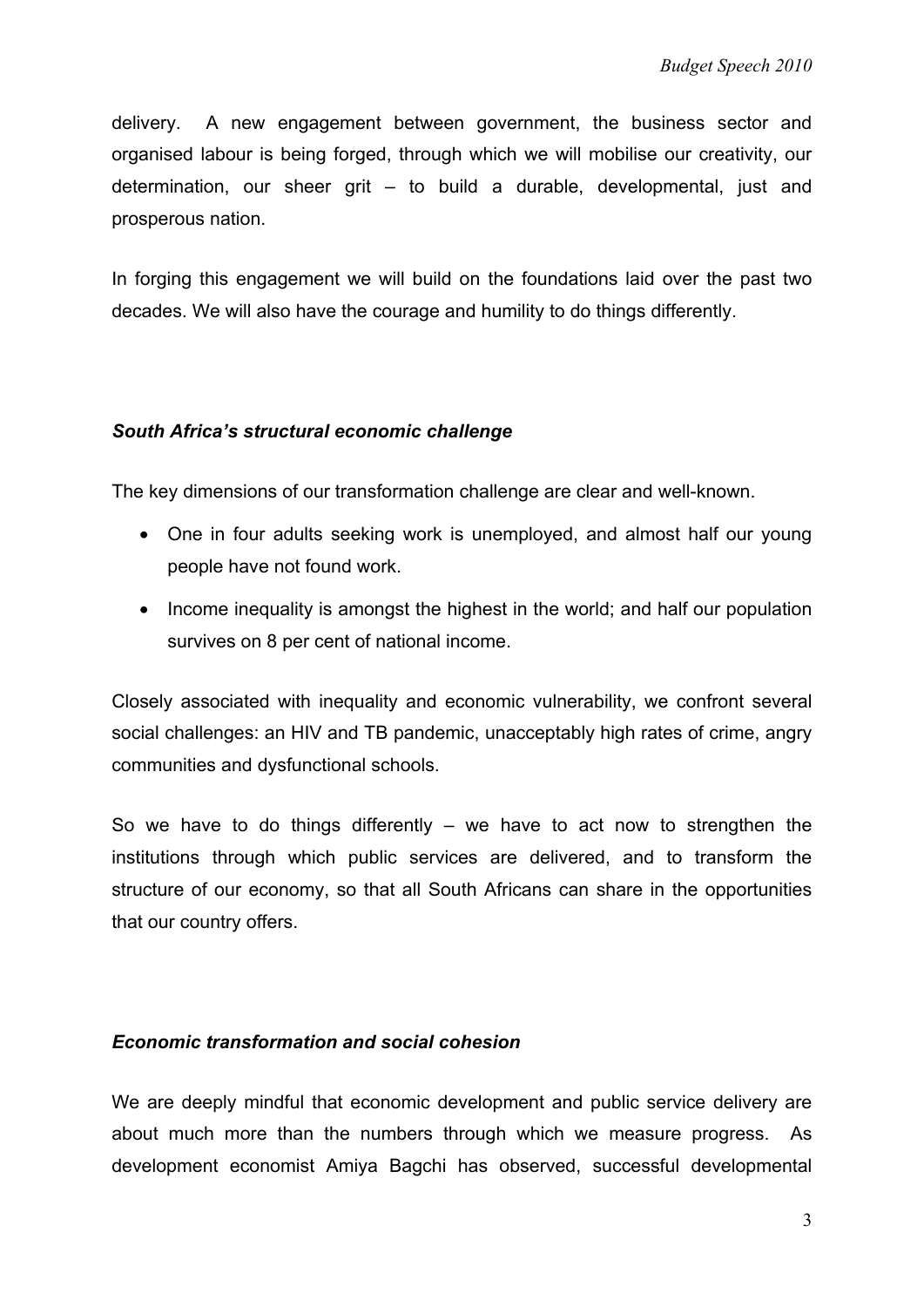states are built not just through public policy and state action, but also through national identity, social cohesion and responsible citizenship – through building social capital that reinforces trust and cooperation, in the place of conflict and fragmentation.

This is surely the central theme in our vision for the next twenty years – that we should succeed in forging a common purpose that dominates over narrow, sectarian interests.

As South Africans, we have learnt over the past twenty years that our shared humanity, our generosity, our resilience and our capacity to deal honestly with each other present a formidable capacity to fight adversity, to find common ground and to move forward. In an important sense this is our most precious national asset – our social capital in the making.

These capabilities now face their sternest test. In the construction of a more just economic order, we must again, in our own way, demonstrate to the world that it is possible to find an agreed way forward – a path in which inequality and narrow selfinterest give way to a longer-term, inclusive, broad-based development path.

We will host a great sporting festival this year, which has been a considerable test of our agility and delivery capacity. We have achieved a remarkable goal in completing the 2010 stadiums in good time. And as we rightly enjoy and take pride in this achievement, we know that we must extend the same extraordinary efforts to addressing our critical social and economic challenges:

- We will be ambitious yet realistic,
- We will be bold yet pragmatic.
- We will be creative and inventive, yet we will build on sound, secure foundations.

In delivering on its developmental mandate, Mr President, in pursuing the social and economic outcomes that we desire, government is ready to forge a new growth path,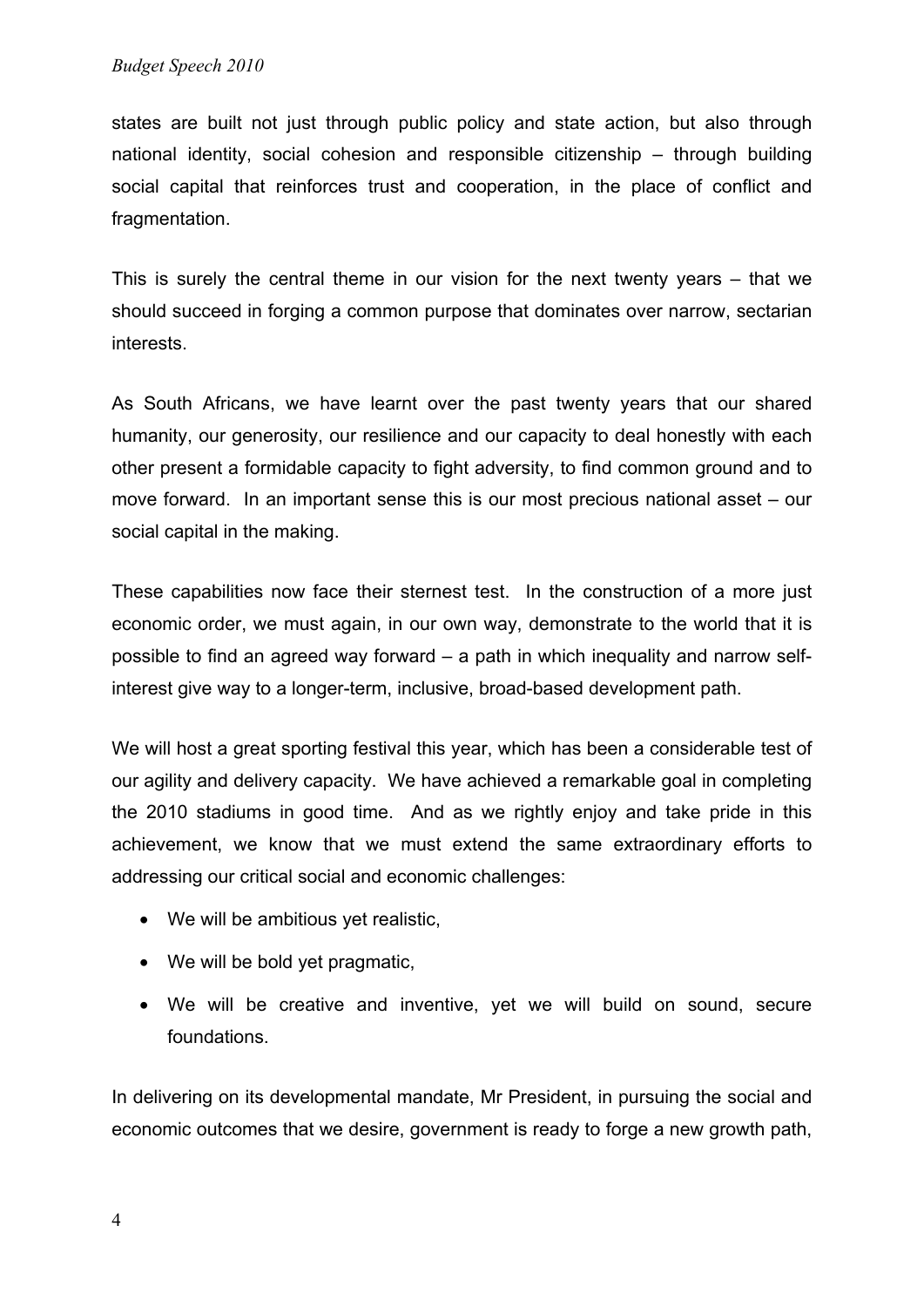and to work tirelessly to build a future in which all South Africans can take pride and share in the benefits.

My privilege today, Mr President, is to elaborate on some of the economic and fiscal dimensions of the challenge you have set us, and to share with the House and all South Africans the spending and revenue plans and some of the projects and programmes that the government will undertake over the period ahead.

## *Global recovery and South Africa's economic outlook*

Mister Speaker, in the past year, the world economy has gone through its deepest recession in over 70 years. Brought on by a crisis in the financial sector in developed countries, an estimated 34 million people have lost their jobs. Through a coordinated effort by the G-20, involving extraordinary fiscal and monetary policy interventions, a depression has been staved off.

After declining by 0.8 per cent in 2009, the world economy is expected to grow by 3.9 per cent this year driven largely by the momentum of China's industrial expansion, urbanisation and modernisation.

Yet many commentators caution that these positive trends may be short-lived, and that the world economy may yet experience a second recessionary wave. Employment creation in developed countries remains weak. Large fiscal deficits and emerging asset price bubbles in Asia signal that the recovery is still fragile.

As with the boom period prior to 2008, the global recession will entail sweeping changes to the world economic landscape. Major industries from automobiles, to telecommunications and energy are undergoing restructuring and rapid evolution.

Domestically, after five years of strong growth, during which about two million jobs were created, our economy shrank by an estimated 1.8 per cent last year. Mining output fell by about 7 per cent, manufacturing by over 12 per cent. Consumption and private investment contracted. About 900 000 people lost their jobs.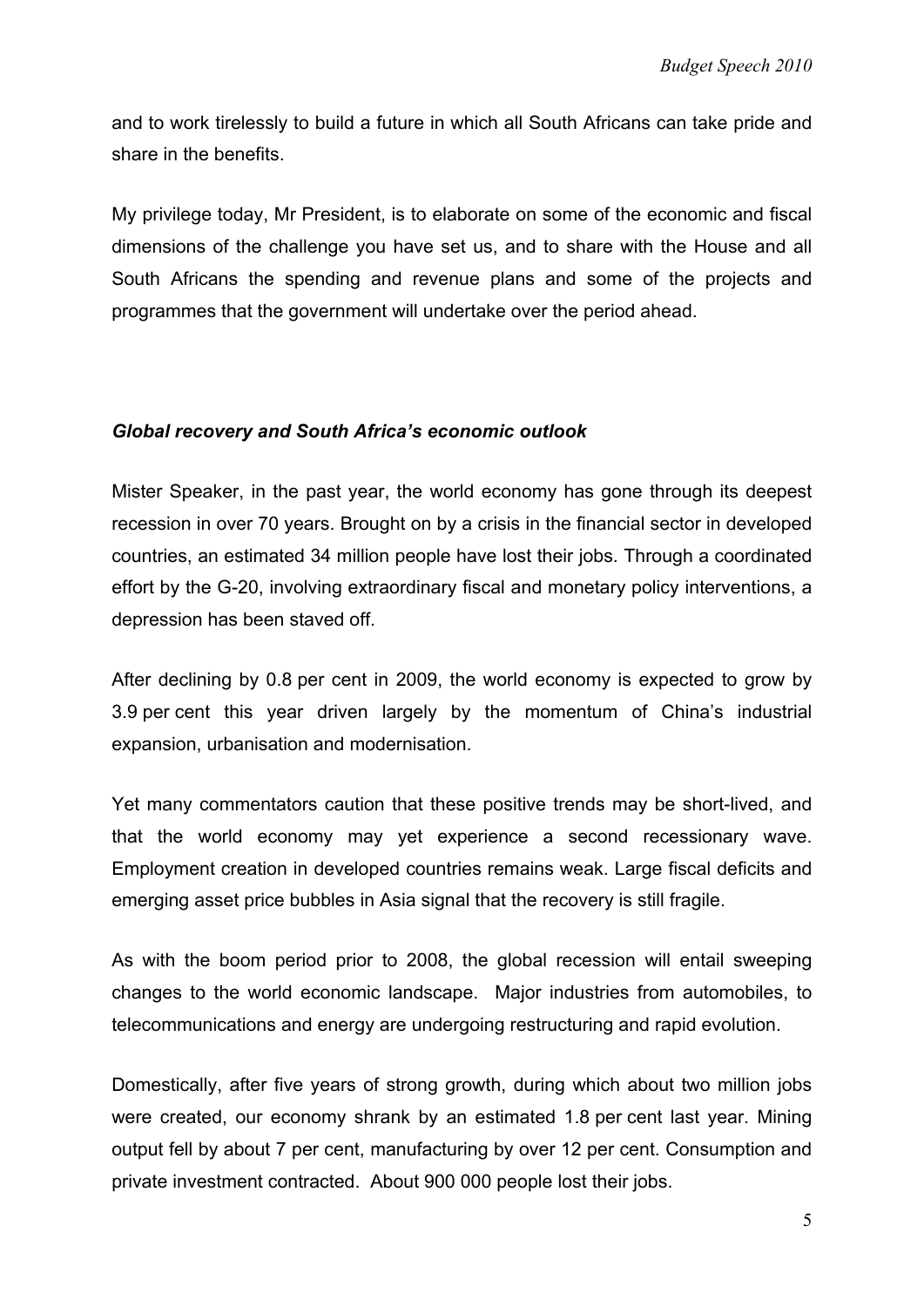Members of the House will recall that in October last year, in tabling the *Medium Term Budget Policy Statement*, I indicated that recovery from this deterioration would be slow and uneven. We projected that growth this year would be just 1.5 per cent.

However, things are looking slightly better. Our growth expectation for 2010 is now 2.3 per cent, rising to 3.6 per cent by 2012. Household consumption expenditure will improve during the course of this year as confidence improves and household debt levels abate. We expect gross fixed capital formation to record growth of 5.8 per cent, and to strengthen further in 2011 and beyond. The most recent employment statistics show an increase of 89 000 jobs between September and December last year. Consumer price inflation has declined over the course of the last year, and is expected to remain around 6 per cent a year over the period ahead.

These are significant improvements in the economic outlook, but not yet enough to address our challenges of jobs, growth and poverty reduction.

# *Towards a new growth path*

The recent crisis and its aftermath have led to a serious introspection and rethinking of what were thought to be robust and superior economic models. We signalled in last year's *Medium Term Budget Policy Statement* that South Africa needs a new growth path, and we outlined several key elements in the growth strategies of successful nations. Since then, there has been robust debate on several aspects of economic policy. There is substantial agreement that our key challenges are job creation, poverty reduction and faster economic growth.

So what is to be done?

Allow me to quote from Cosatu's recent statement:

*Unemployment remains far higher than in any comparable country in the world, and as a consequence poverty is widespread, and we now have world-record levels of inequality.*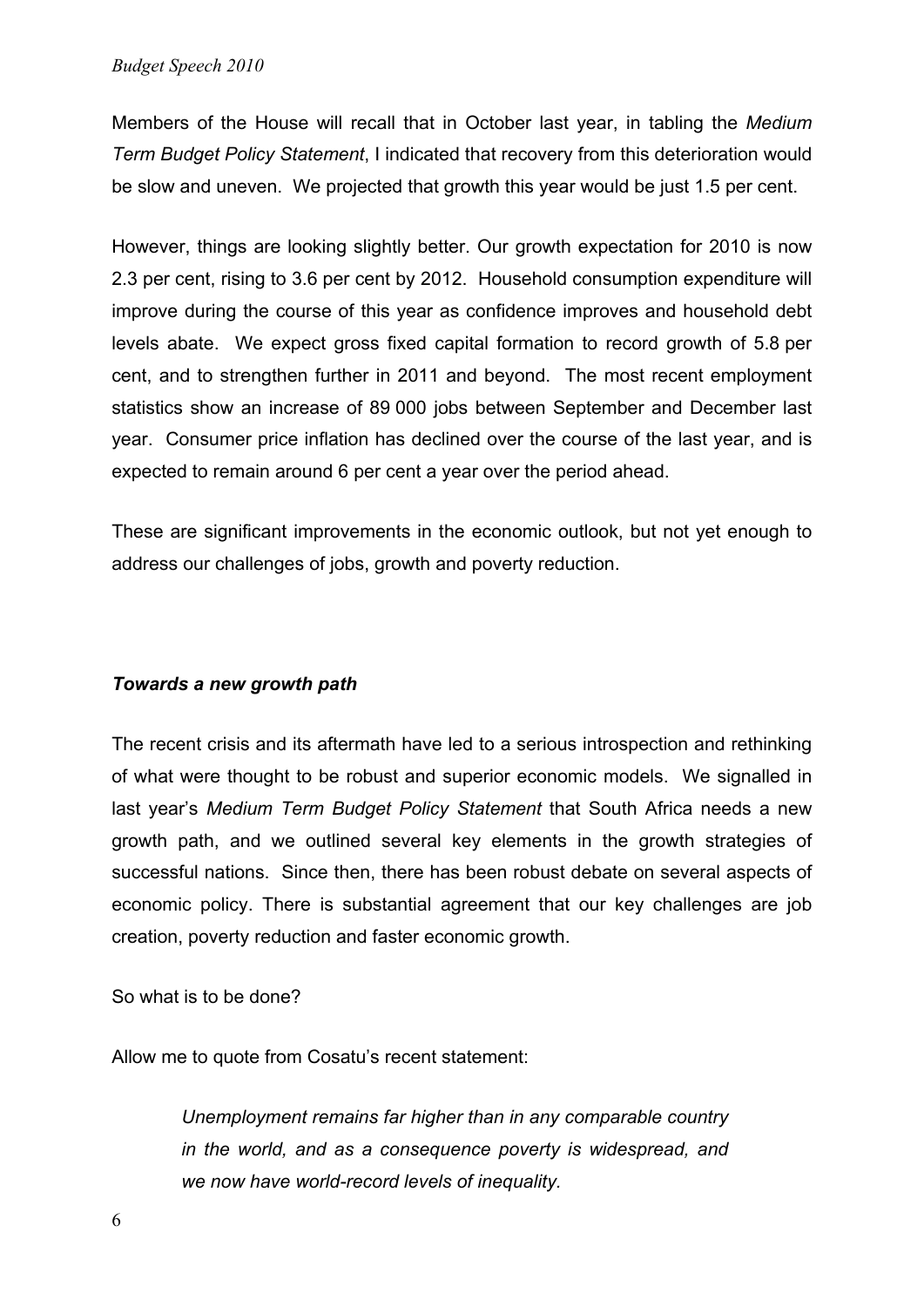*…[It] is essential that we urgently adopt a completely new growth path to transform our economy into one based on labour-intensive industry and one that meets the basic needs of our people.* 

We agree with Cosatu. Our economy needs to be transformed to meet the needs of all of our people. We also agree that growth on its own is insufficient to solve our unemployment problem. We need to expand the capacity of the economy to grow sustainably and we need growth that is more labour absorbing.

We also find ourselves in agreement with the CEO of Business Leadership South Africa, who wrote the following in this week's Sunday Times:

> *The fact is that South Africa is not making sufficient progress because there is no shared vision that prioritises growth as a national goal…*

> *The first step would be for society, led by government, but with business, labour and civil society in close support, to agree on a vision of doubling the size of the economy within a generation.*

Mister Speaker, it is time to put aside our differences and recognise that we have a shared vision of a new economy. We have a shared intent to expand income and employment over the period ahead. We have a shared appreciation for the role of investment and enterprise in underpinning growth; and we share a common commitment to improve service delivery and build a competitive economy.

This budget outlines several aspects of a new growth path for our country:

- 1. A concerted effort to reduce joblessness among young people
- 2. Support for labour-intensive industries through industrial policy interventions, skills development, public employment programmes and a rural development strategy.
- 3. Sustaining high levels of public and private investment and raising our savings level.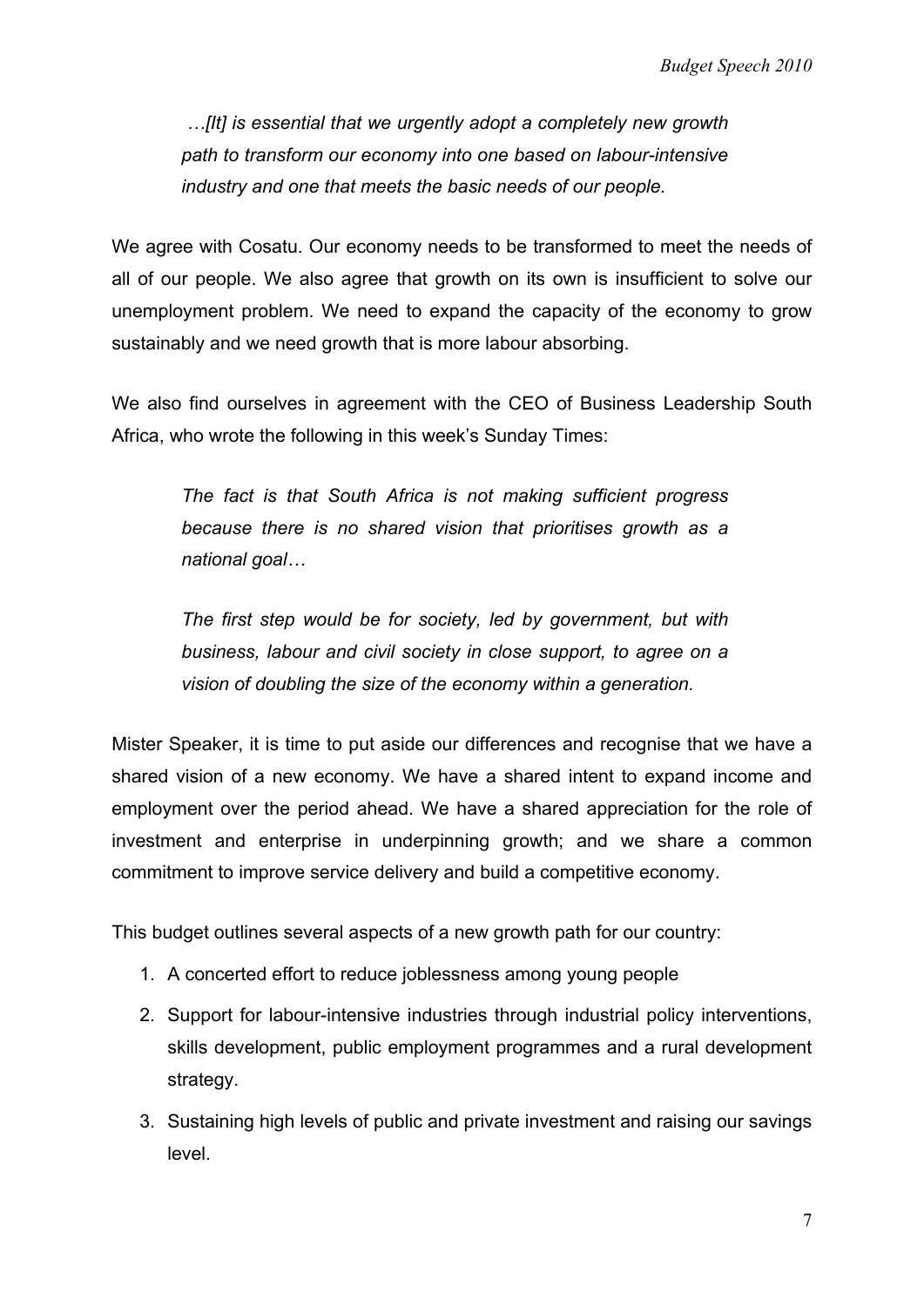- 4. Improving the performance and effectiveness of the state, especially the provision of quality education and training at all levels.
- 5. Reforms to increase inclusion and participation in the labour market, alongside efforts to improve competition in product markets.
- 6. Keeping inflation low, striving for a stable and competitive exchange rate, and providing a buffer against global volatility.
- 7. Raising productivity and competitiveness, opening up the economy to investment and trade opportunities that can boost exports. We need to produce the goods and services that other people desire to have; that we can export to the rest of the world.

Our approach to employment creation includes measures to encourage industries and services that have significant jobs potential, stepped up implementation of the expanded public works programme, investment in further education and skills development, encouragement of small business development and entrepreneurship and a new focus on promoting youth employment.

# *Industrial policy*

Turning an economy around and achieving the kind of transformation required to draw in the millions of unemployed people into the economy is not an easy task. We must be honest; it will not happen tomorrow morning. It will take time and forwardlooking policies that are effectively implemented. It will take hard work. We must have the courage to make difficult choices about investment priorities, industrial policy options, spending priorities, technology alternatives and trade strategies.

Mister Speaker, we operate in a global village where our fortunes are partly dependent on how well we are able to leverage off the global economy. Other countries are not standing still. Brazil, India, China and a host of other middle income countries are actively taking steps to improve their competitiveness, raise their skills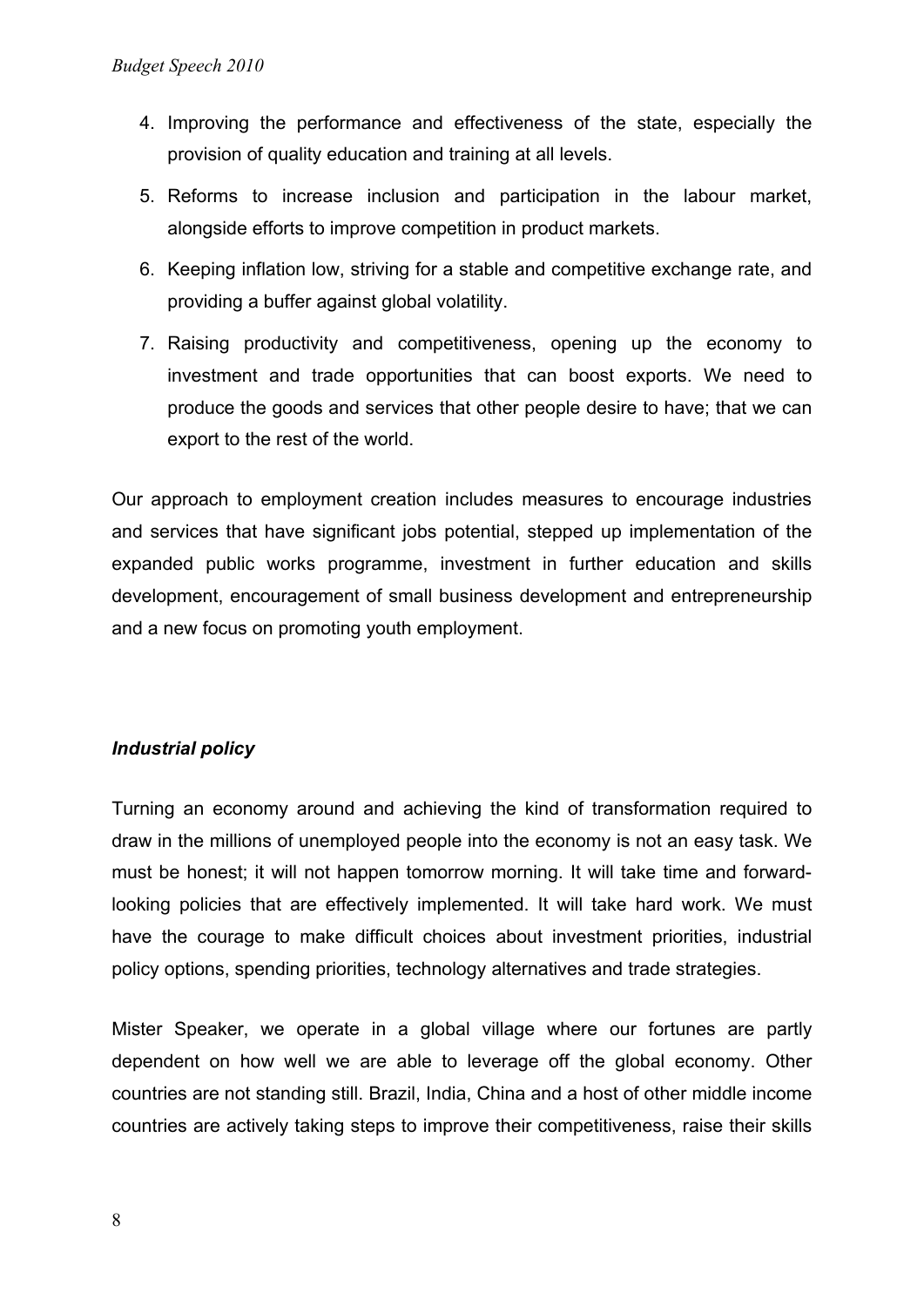levels, invest in infrastructure and to remove obstacles to growth and employment. South Africa must not be left behind.

Let me take this opportunity to commend Minister Davies and his team for the detailed work that has gone into developing an industrial policy action plan. As part of our growth path, it will contribute to transforming our economy toward a more labour-absorbing and dynamic one.

Climate change and concerns over global energy supply present both challenges and opportunities for South Africa. Industries must be helped to manage scarce resources more efficiently and to reduce greenhouse gas emissions through appropriate pricing of energy. This is necessary to enable investment in sustainable technologies. Green economy initiatives will create new opportunities for enterprise development, job creation and the renewal of commercial and residential environments. This must play a part in our new growth path.

Innovation and enterprise development are rightly the key focus areas of the work of the economic and employment cluster, led by Ministers Nkwinti and Pandor. Over the next year, the cluster will oversee the development of sectoral strategies and actions to raise output, employment, productivity and exports.

### *Measures to promote youth employment*

Another component of our employment strategy is to promote job creation for our youth.

Many South Africans, speaking of their own experiences on the streets of our cities, at factory gates and in rural communities, have urged us to take steps to make it easier for young people to find work. Labour market data confirm that employers are reluctant to hire inexperienced work-seekers, while school-leavers lack basic workplace competencies. Furthermore, our bargaining arrangements push up entrylevel wages, pricing out inexperienced work-seekers.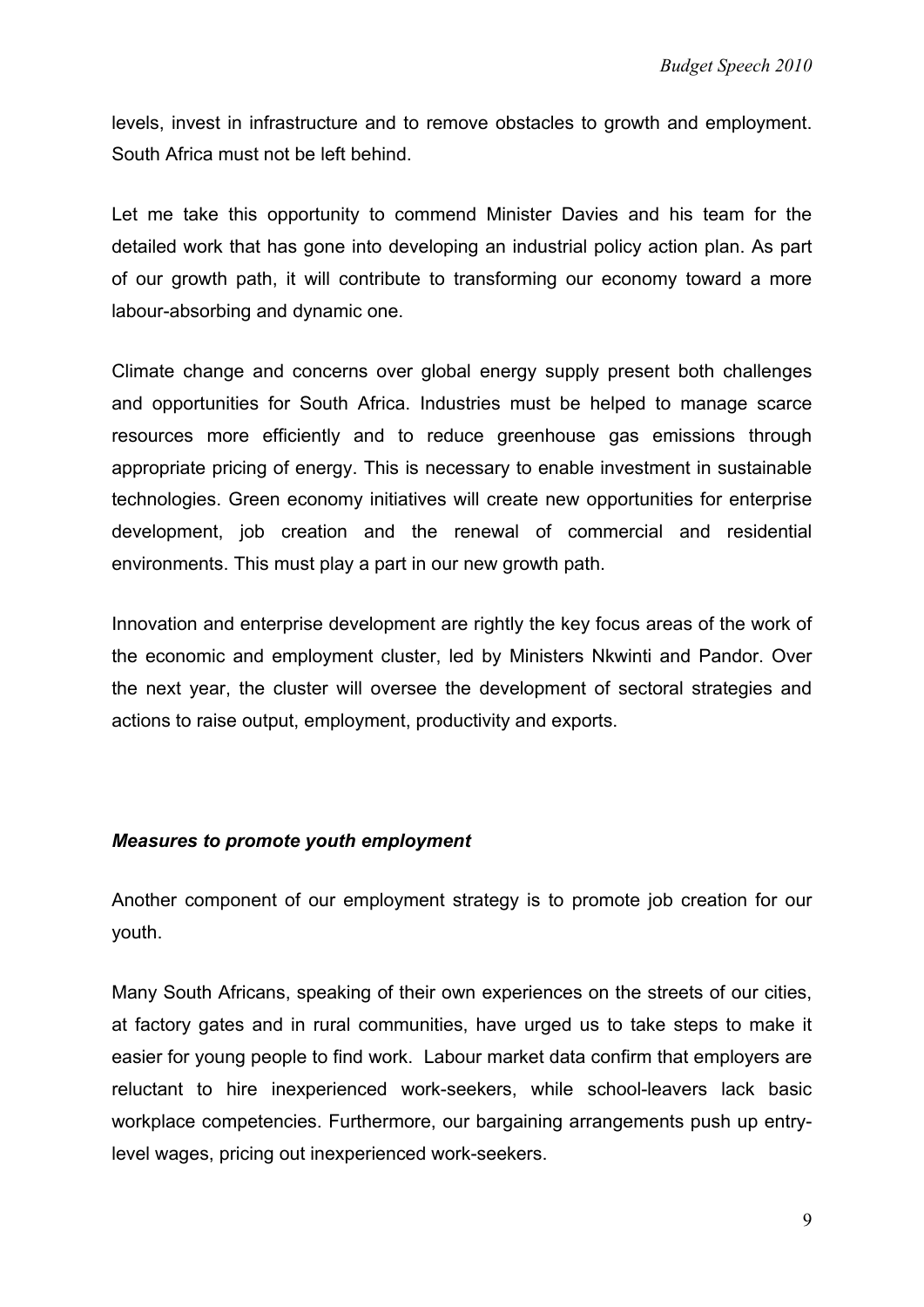Under the leadership of the Department of Labour, initiatives are in progress to improve information services to help young people access jobs and training opportunities. We propose to support these reforms through a subsidy to employers that will lower the cost of hiring young people without work experience. Under consideration is a cash reimbursement to employers for a two-year period, operating through the SARS payroll tax platform, and subject to minimum labour standards. It will be available to tax-compliant businesses, non-governmental organisations and municipalities. Our preliminary estimate is that about 800 000 people will qualify. The aim is to raise employment of young school-leavers by a further 500 000 by 2013.

Our intention is that young people should benefit from this initiative by early next year. A discussion document setting out further details of the youth wage subsidy proposals will be tabled by the end of March.

# *Monetary policy and the exchange rate*

Mister Speaker, monetary and exchange rate considerations are also important elements both in adapting to global developments and in creating an environment supportive of growth and employment creation.

Let us remind ourselves about what Section 224 (1) of the Constitution says about the mandate of the Reserve Bank:

*The primary objective of the South African Reserve Bank is to protect the value of the currency in the interest of balanced and sustainable economic growth in the Republic.* 

As required by the Constitution, the Bank should pursue its mandate independently and without fear, favour or prejudice. The Governor and I will consult regularly to ensure that South Africa is prepared to respond with agility and flexibility to changing economic circumstances.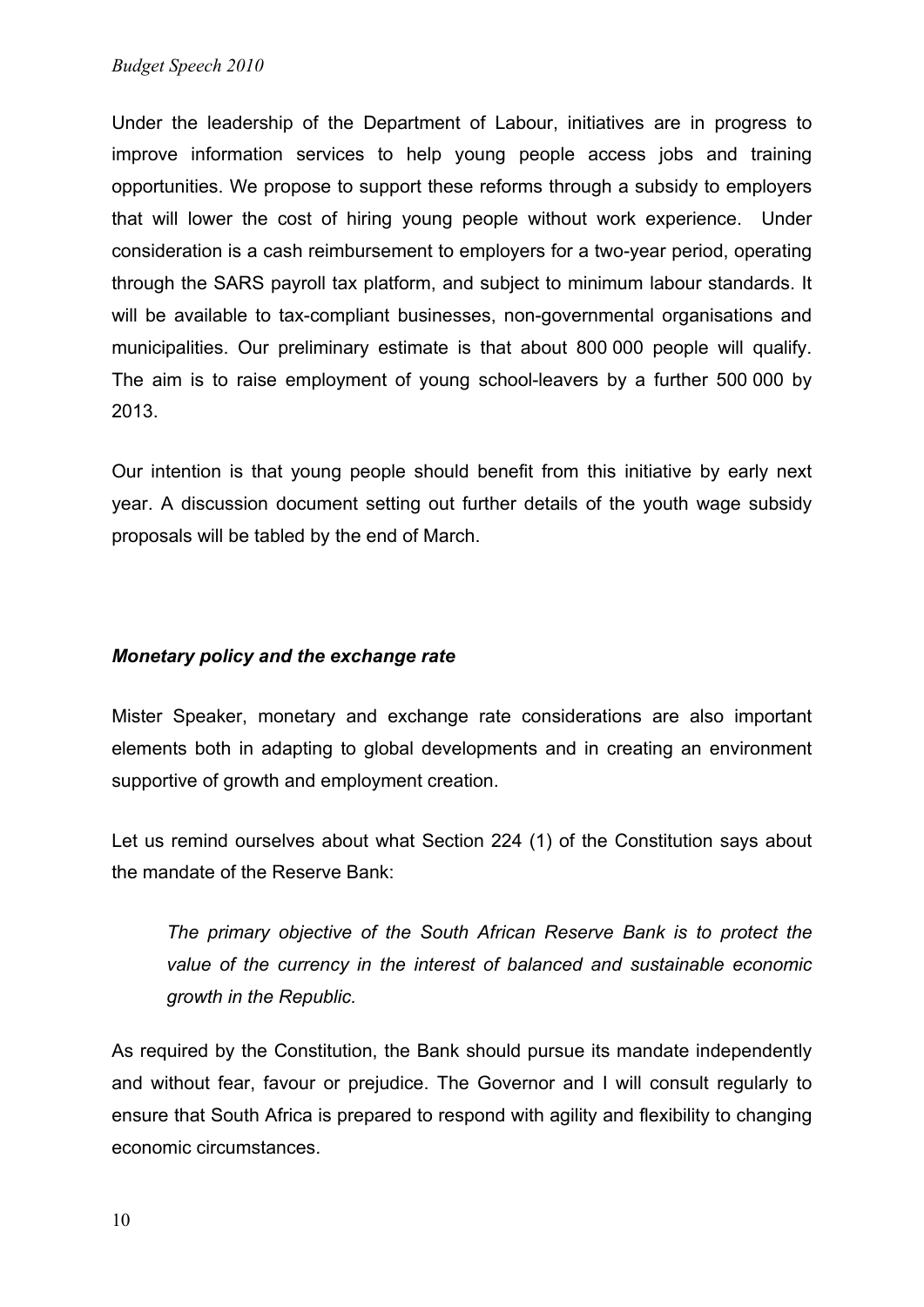The global financial crisis has illustrated the need for central banks to take a broader view of the economy in managing inflation; including growth, employment trends, asset prices, financial sector stability and competitiveness of the exchange rate. Our inflation targeting framework incorporates such flexibility and allows inflation to deviate from the target in event of shocks. In such cases, the Bank is required to explain clearly to the public the time frame over which inflation will be adjusted back to within the target range without unnecessary instability in output and interest rates.

A credible monetary policy framework that focuses on managing inflation is crucial to reducing long term borrowing costs and providing confidence about the future. These are necessary to stimulate investment, employment and competitiveness – particularly among exporters and import-competing industries. At present our level of inflation is higher than that of our trading partners, which lowers our competitiveness. Low and stable inflation is also essential to protect the living standards of workers and the poor.

Mister Speaker, I wish to confirm that the Reserve Bank will continue to pursue a target for CPI inflation of 3 to 6 per cent. Governor Marcus and I have agreed that monetary policy should be conducted in a consistent and transparent manner within a flexible inflation targeting framework. The role of the Bank in maintaining financial stability will also be enhanced.

Improved communication with the public about the role of monetary policy in supporting growth will increase the effectiveness of the Bank in achieving its mandate. The Governor and I agree that ongoing assessment, discussion and commentary about our monetary policy by analysts, interested members of the public, interest groups, and the broader research community, is constructive for the emergence of a social consensus in this area over the longer-term.

Mr Speaker, we are agreed that we need a stable and competitive real exchange rate, though in today's world this cannot be translated into a straightforward fixed price of the rand. Government is concerned that at certain times, rapid capital inflows that may be required to sustain investment spending have the unintended consequence of appreciating the currency. We have therefore agreed with the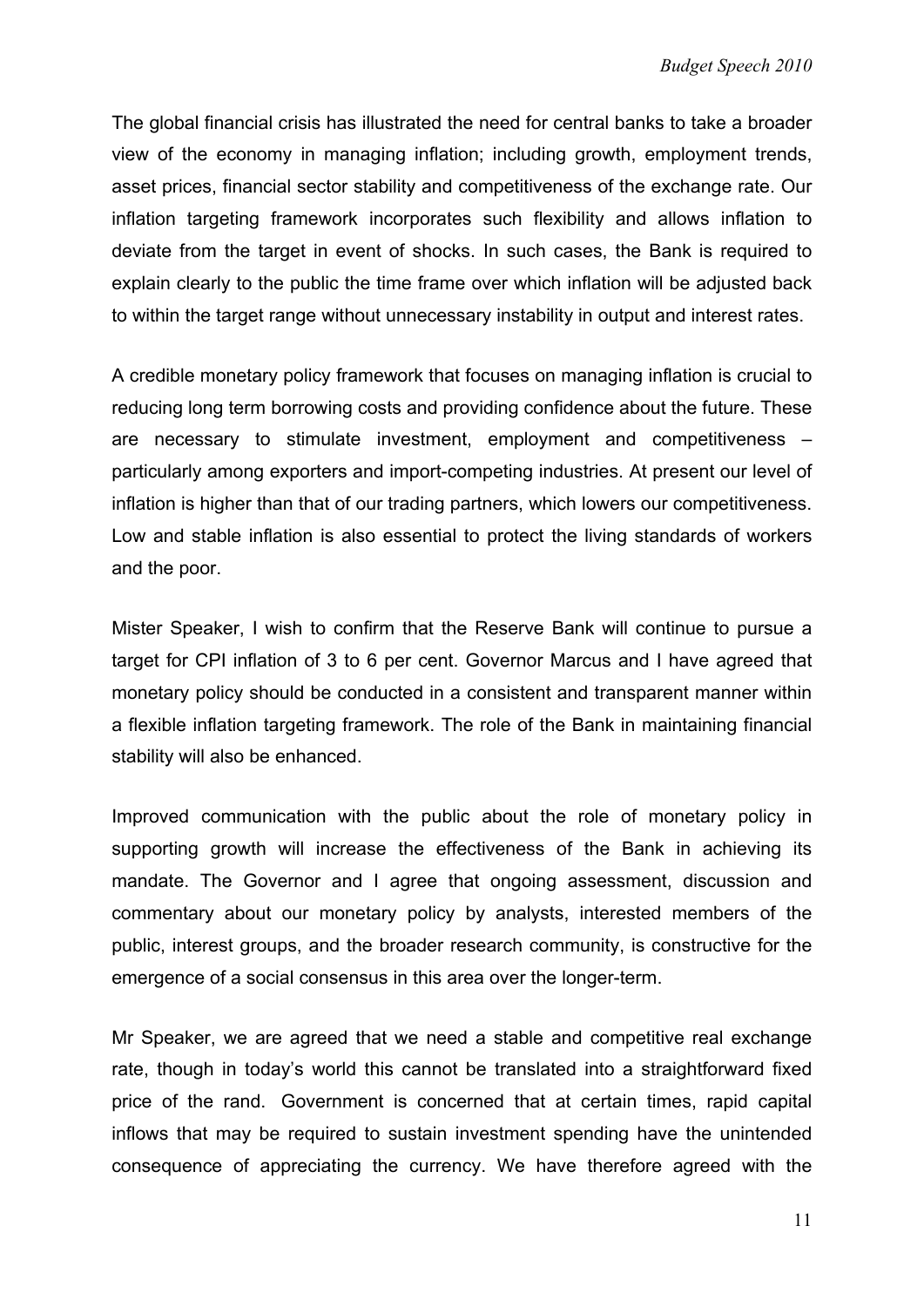Reserve Bank that we will continue to take steps to counter the volatility of the exchange rate and to lean against the wind during periods of rapid capital inflows, including reserve accumulation and further exchange control reform.

Long term efforts to support the competitiveness of the real exchange rate include lower wage-inflation, lower budget deficits, larger reserves and a more flexible and dynamic economy. Unfortunately, there is no silver bullet in the pursuit of greater competitiveness. Macroeconomic policy, industrial policy, trade, labour market and logistics infrastructure all contribute to creating a more productive economy.

# *Fiscal policy and the management of public debt*

In our fiscal framework, Mister Speaker, we have seen very dramatic changes during the past year, in response to the global recession.

The budget balance has swung from a surplus of 1 per cent of GDP in 2007/08 to a deficit of 7.3 per cent in just two years. This has cushioned the economy against an even larger decline in output and employment. We have ensured that spending on economic and social services is maintained despite the decline in tax revenue.

This countercyclical response has stood South Africa in good stead by limiting the human and economic costs of the recession. Unlike many countries that entered the crisis with already high levels of debt, we do not have to cut spending or raise tax rates in the short term at the expense of social development and economic growth.

The cost of higher borrowing is, however, greater expenditure on interest. Our public debt is expected to rise from 23 per cent of GDP in 2008/09 to about 40 per cent in 2013, and will only stabilise in 2015. Higher government borrowing is only a temporary solution to our economic challenges. As the world recovers from the recession, those countries with low levels of debt will be better placed to take advantage of growth opportunities. Those burdened with high debt levels will find it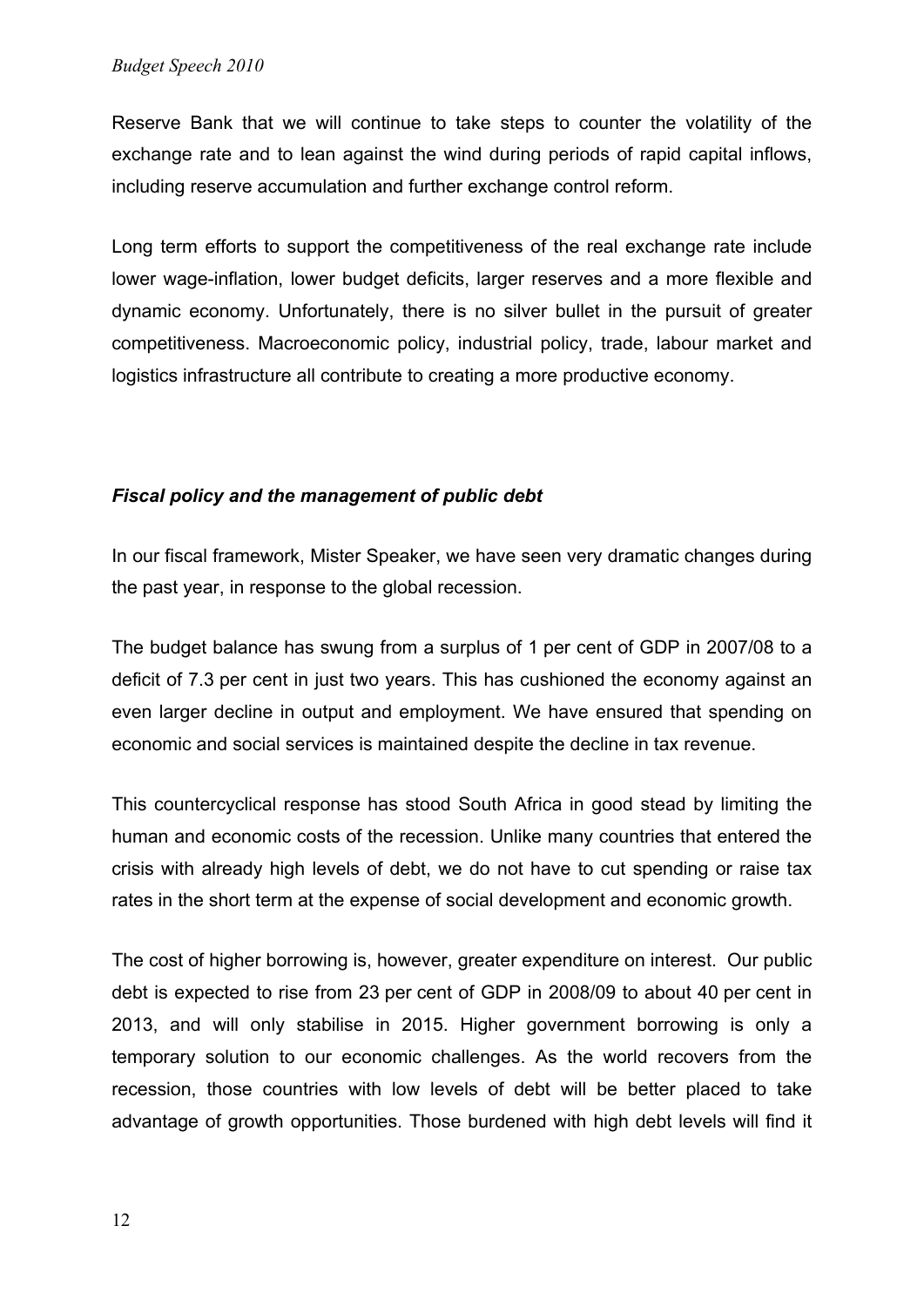more difficult to invest and trade due to a substantial tax burden, high interest rates and perceived financial risks.

To ensure that future growth and public service delivery are not compromised by unchecked rises in interest costs, our medium term fiscal framework allows for a gradual reduction in the budget deficit.

## *Revenue estimates and tax proposals*

The past year has been one of the most challenging periods for revenue collection since 1994. As a result of the deterioration in the South African economy, we now expect to raise R69 billion less in tax this year than we budgeted. Consolidated revenue will be R658 billion in 2009/10, which is R32 billion less than in the past fiscal year.

- Value-added tax will be R22 billion less than the February budget estimate and 5.1 per cent lower than last year.
- Corporate income tax will be R30 billion less than expected, and over 20 per cent less than the amount we collected in 2008/09.
- Customs duties will be R6 billion below target, personal income tax R4 billion lower and secondary tax on companies R3 billion less.

We will continue to face revenue challenges in 2010/11, as tax revenue growth is likely to lag the recovery. Given the gap between spending and revenue, alongside efforts to curb spending growth, government requires more tax revenue. The preferred method of achieving higher revenues is through base broadening, closing loopholes and improving tax compliance. Additional environmental taxes will be explored both to raise more revenue and to meet environmental objectives. Notwithstanding this, we may have to raise taxes in future to fund our public spending commitments. However, Mister Speaker, the state of the economy and the financial stress of households must be taken into account. We do not propose to raise the overall tax burden this year.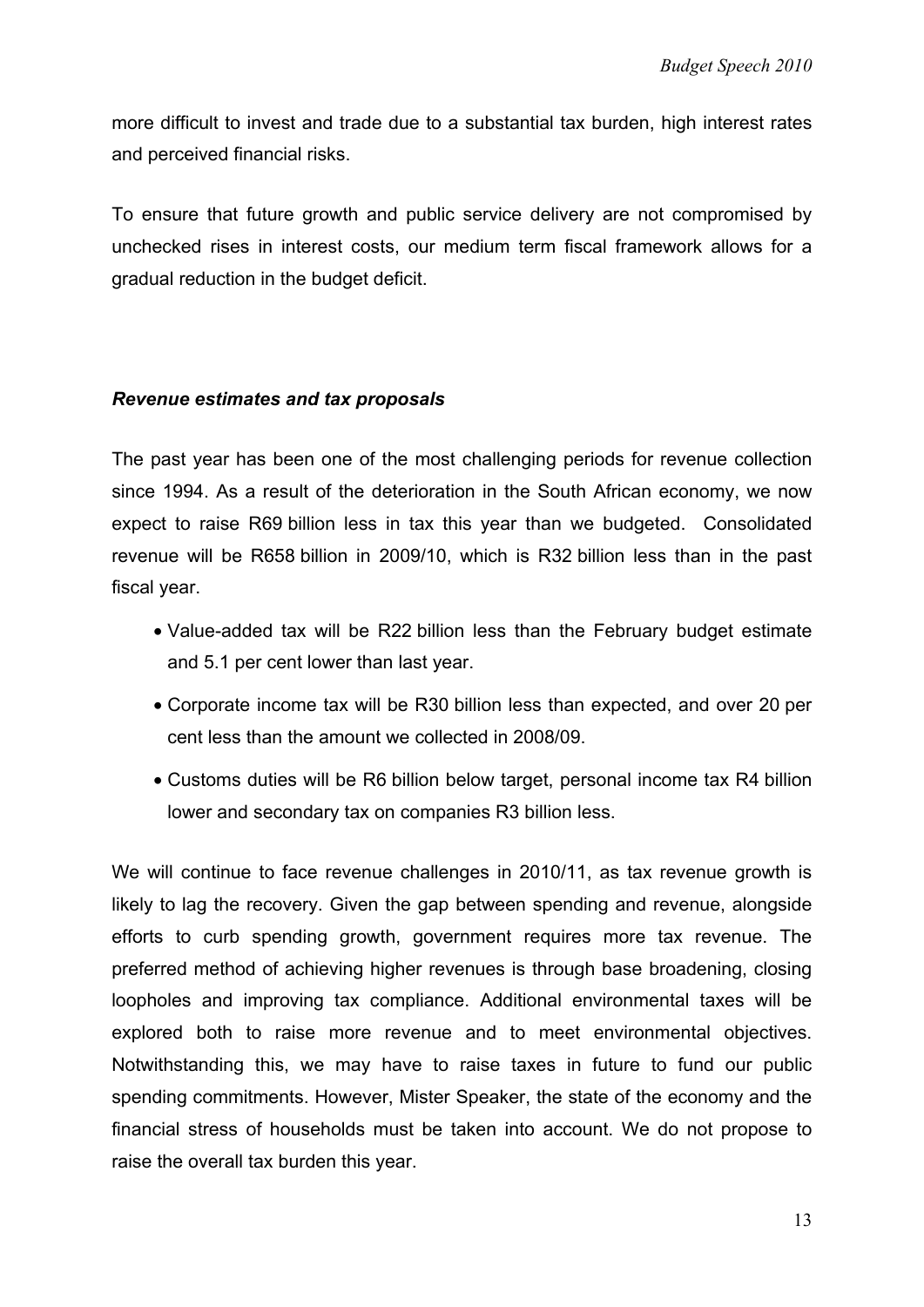We are instead proposing moderate tax relief for households, to assist in sustaining the economic recovery. Income tax relief for individuals will amount to R6.5 billion, which largely compensates for the effects of inflation. Most of the relief is provided to taxpayers in lower-income brackets.

To support further broadening of access to medical scheme membership, the monthly monetary caps for deductible medical scheme contributions are also increased.

Taking into account the effect of the tax system on savings, the annual tax-free interest income will be increased from R21 000 to R22 300 for individuals below 65 years and from R30 000 to R32 000 for individuals 65 years and over.

As an on-going part of the process of simplifying our tax system, government proposes further measures to reduce red tape and enhance our attractiveness as a viable and effective location from which businesses can extend their African and other worldwide operations. We will also review the tax treatment of financial instruments to ensure appropriate accommodation of Islamic-compliant finance.

The 2009 Budget announced an ad valorem carbon emissions tax on new passenger cars. Based on subsequent consultations, it is recommended that the original tax proposal be converted into a flat rate emissions tax effective from 1 September 2010. The more fuel efficient your car, the less tax you will pay.

Furthermore, it is proposed to increase taxes on fuel by 25.5 cents a litre. This includes a 7.5 cents a litre increase to contribute to the funding of a new multiproduct petroleum pipeline between Durban and Gauteng, and an increase of 8 cents a litre in the road accident fund levy.

While excise duties on tobacco and alcoholic products will be increased in accordance with the present policy stance, we wish to signal a stronger stance in our efforts to combat the abuse of alcohol. The tax burden benchmarks for alcoholic beverages will be reviewed.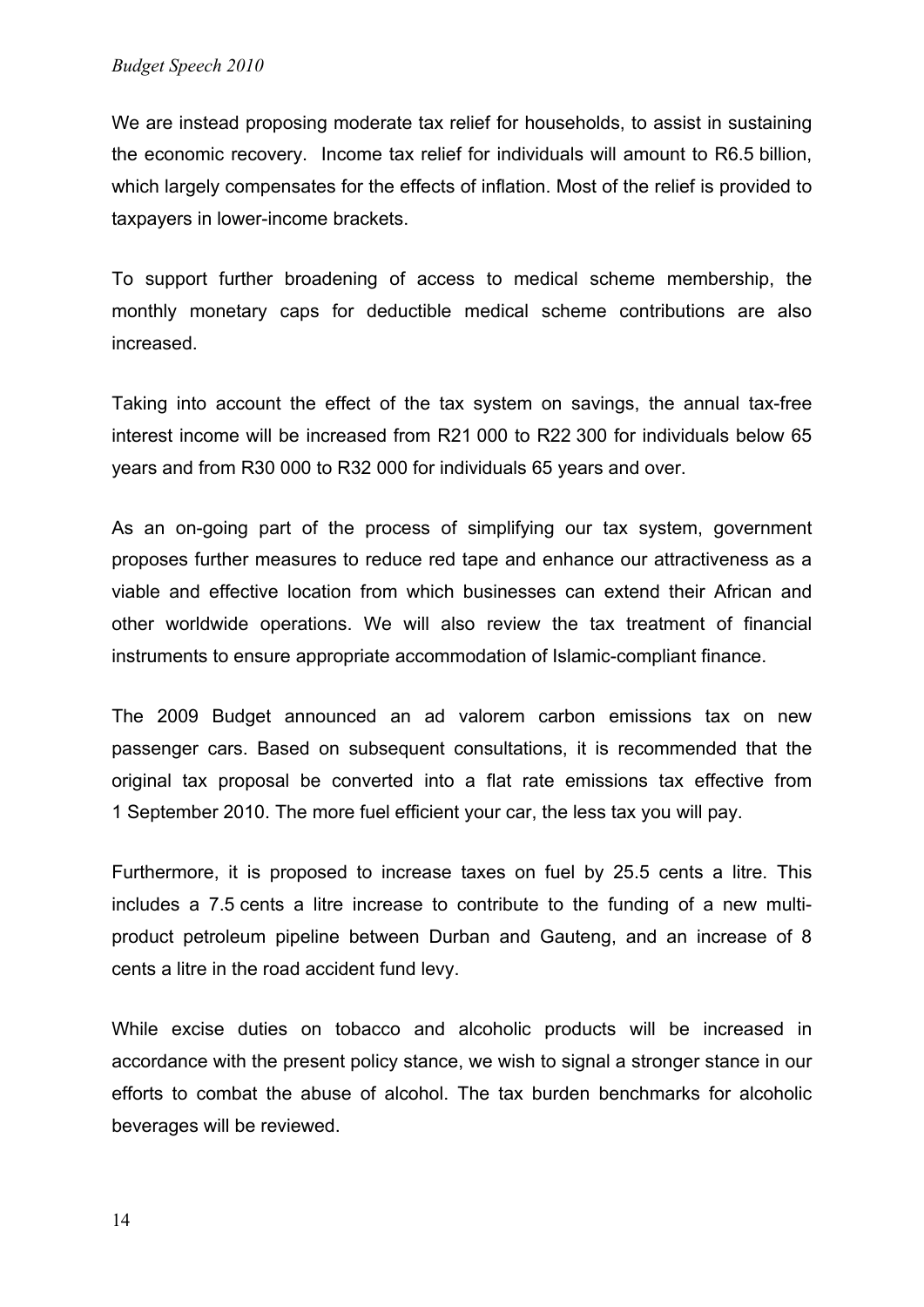Gambling is subject to various forms of taxation at both provincial and national level. These arrangements will be reviewed to ensure efficient tax collection. I propose to review the current treatment of winnings in the hands of gamblers as exempt from personal income tax. Measures will be considered to limit opportunities for money laundering, unlicensed online gambling and other abuses.

## *Tax administration*

Mister Speaker, the House will join me, I know, in paying tribute to the millions of South Africans who pay their taxes on time, and to the many who have contributed to a more efficient tax system by using the e-filing arrangements. SARS will continue to offer a prompt service to those whose affairs are in order. The 3.2 million individuals who submitted their returns on time and received their assessments within 24 hours in the recent tax season will testify to this.

But there are those who evade their responsibility, and further steps are under way to tackle this tendency. Getting everyone to pay their fair share is a critical means of keeping the overall level of tax rates moderate. Government will take further steps to reduce tax avoidance and tax structuring by tightening company car and other fringe benefit rules, and through measures to ensure that employer deductions are fully reflected in the gross income of employees. Steps will be taken against several sophisticated tax avoidance arrangements, such as the use of transfer pricing and cross-border mismatches.

Using third party information, and targeted lifestyle audits, SARS will take a much tougher approach towards cash-based businesses who avoid VAT. Tough action on firms who do not pay over PAYE and other taxes, even though these have been deducted from employees. The taxpayers of South Africa are not lenders of last resort and SARS is not a bank!

SARS has always shown leniency and understanding for those who come forward voluntarily to disclose prior non-compliance. In line with international practice, this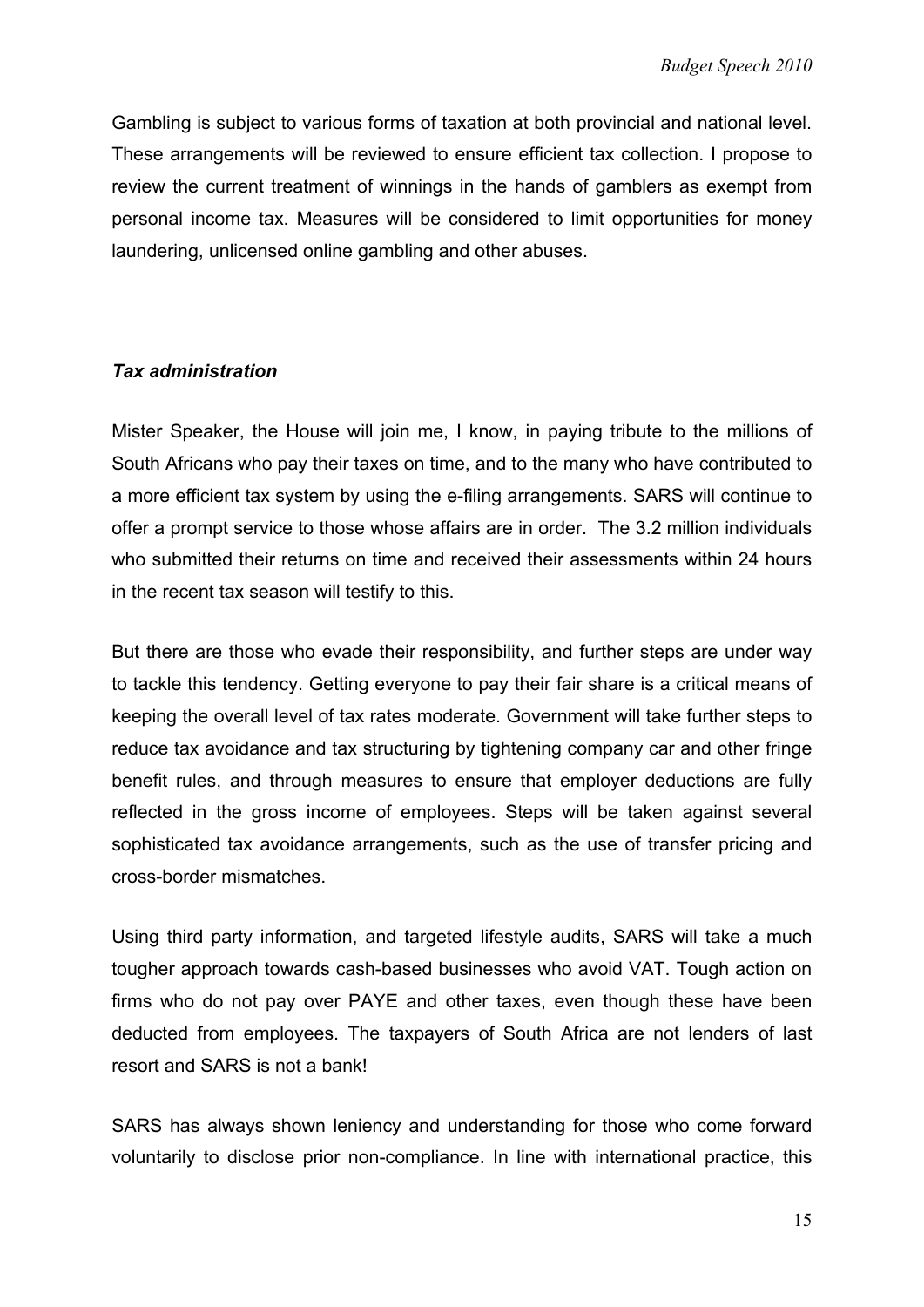will be formalised in a Voluntary Disclosure Programme which will exist for 12 months from November this year. Non-compliant taxpayers may use this window of opportunity to disclose and pay undeclared tax liabilities at a reduced interest charge and without penalties. Consideration will also be given to align exchange control violation penalties with this voluntary disclosure opportunity.

# *Reprioritisation of spending towards targeted outcomes*

Mister Speaker, our moral contract with the taxpayer is that we will take every measure possible to allocate public spending towards the priorities that they support and that spending will be as efficient as possible.

This year's budget is the first to be shaped by the government's new framework of outcomes and associated targets. These were anticipated in last year's Medium Term Budget Policy Statement, which set out the key spending priorities as:

- Improving the quality of basic education
- Enhancing the health of our people
- Making our communities safer
- Fostering rural development
- Creating jobs; and
- Investing in local government and human settlements.

Mister Speaker, the consolidated budget of government for next year is R907 billion and over the next three years, we will be spending R2.9 trillion. The fiscal framework makes provision for an increase in spending over the MTEF period amounting to R87 billion. In addition, about R25.6 billion has been identified through savings. So in total, we are able to add R112 billion to the baselines of departmental budgets.

Of these amounts, over half go to provinces and municipalities for education, health, municipal infrastructure and human settlements, reflecting our commitment to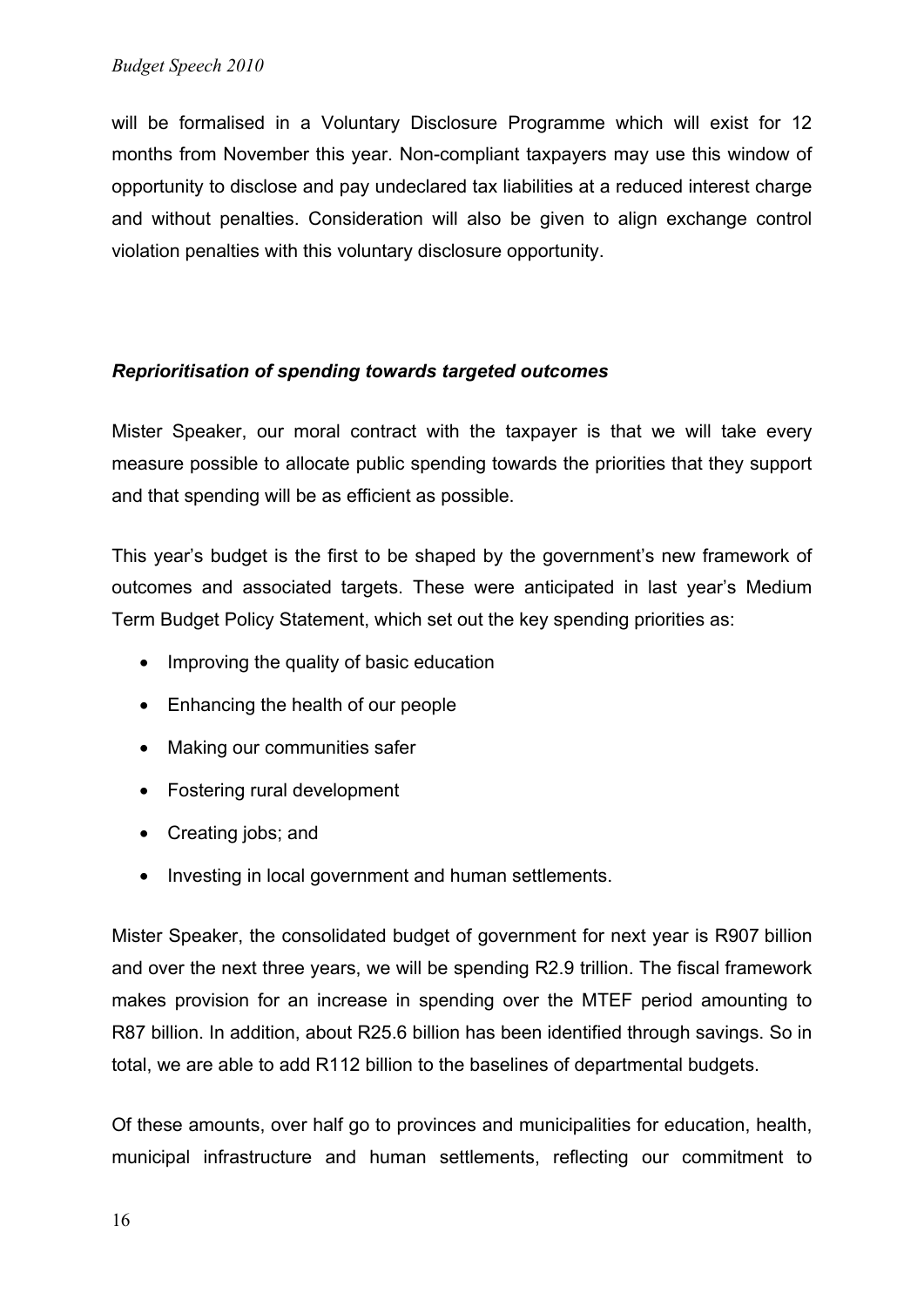sustaining growth in spending on our key priorities. Honourable Speaker, to achieve the outcomes we have set ourselves in education and health we need better coordination and alignment between national policy imperatives and provincial budgets. A breakdown in this regard is a recipe for failure. We have to find a mechanism that balances the constitutional responsibility of provinces to determine their budgets with the constitutional entitlement of citizens to education and health services.

Real growth in public spending over the next three years is about 2 per cent a year. This is lower than the rapid growth in public spending over the previous three years, but it still provides for substantial increases in our key spending programmes.

Mister Speaker, in October, the government announced an additional R5.4 billion for spending on our HIV and Aids programme to be able to take on more people and improve the effectiveness of our treatment programmes. Taking into account further policy measures to broaden access to those co-infected with TB and women and children with CD4 counts lower than 350, a further R3 billion is allocated in this budget. Presently, about 920 000 people are on anti-retroviral treatment. The budget provides for the number to rise to 2.1 million in 2012/13.

In addition, we will continue to broaden the use of public private partnerships in the health sector, in particular to improve our hospital system. The flagship PPP hospital project will be Chris Hani Baragwanath, for which a feasibility study is now complete. In addition, the new George Mkhari and Polokwane academic health complexes are being fast-tracked. Alongside longer term reforms to the financing of health care, a closer partnership between the public and private health care systems is a prerequisite for the introduction of a national health insurance system. Our total national and provincial health spending is projected to be R105 billion next year.

Mister Speaker, education spending remains our largest item of spending, giving meaning to our commitment that it is our number one priority. The total budget for education next year is R165 billion.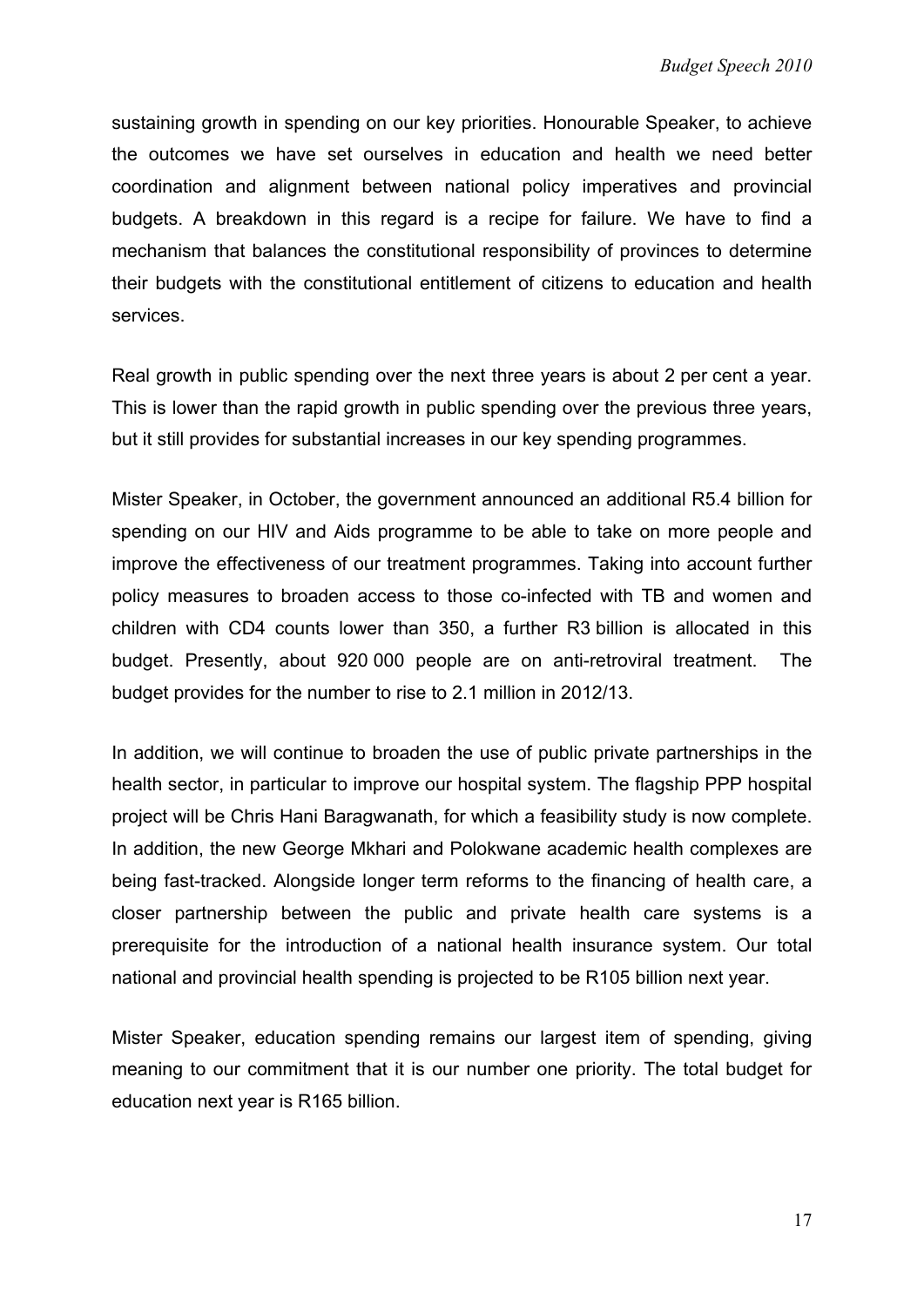To roll out workbooks in all 11 official languages to help raise our literacy and numeracy levels and to test all learners in grades 3, 6 and 9, a further R2.7 billion is allocated to the Department of Basic Education.

Expanding and improving capacity at our FET colleges is a vital part of our growth strategy. We have set ourselves ambitious targets to expand the number of young people studying vocational subjects. The budget for FET colleges of R12 billion over three years, has been shifted from provinces to the national department. A further R1.3 billion is allocated to improve the salaries of FET college educators.

Mister Speaker, Parliament, in its report on the Medium Term Budget Policy Statement correctly identified the need for more spending and better coordination in the important area of rural development. In addition to the funds allocated to the Department of Rural Development and Land Affairs for the Comprehensive Rural Development Strategy, we are setting up a new grant to support on-site water and sanitation infrastructure as part of the rural housing programme. An initial R1.2 billion over three years is provided.

The human settlements grant is one of the faster growing items in the budget. Supported by rising spending on water and sanitation, these investments are critical to reshaping our townships, cities, informal settlements and rural areas. The State of the Nation address correctly identified a key gap in the housing market where middle income people cannot access sufficient finance to afford homes. Government and the banks will work together to find appropriate financing support measures so that more people can access home loans.

An additional R3.6 billion is allocated to the Department of Trade and Industry for industrial policy interventions consistent with government's new Industrial Policy Action Plan. In particular, these funds go to support investment and production in the automotive components and clothing and textile industries.

The local government equitable share receives a further R6.7 billion to support municipalities to cushion poor households for the rising cost of electricity and water. An additional R2.5 billion goes to the Municipal Infrastructure Grant. Total allocations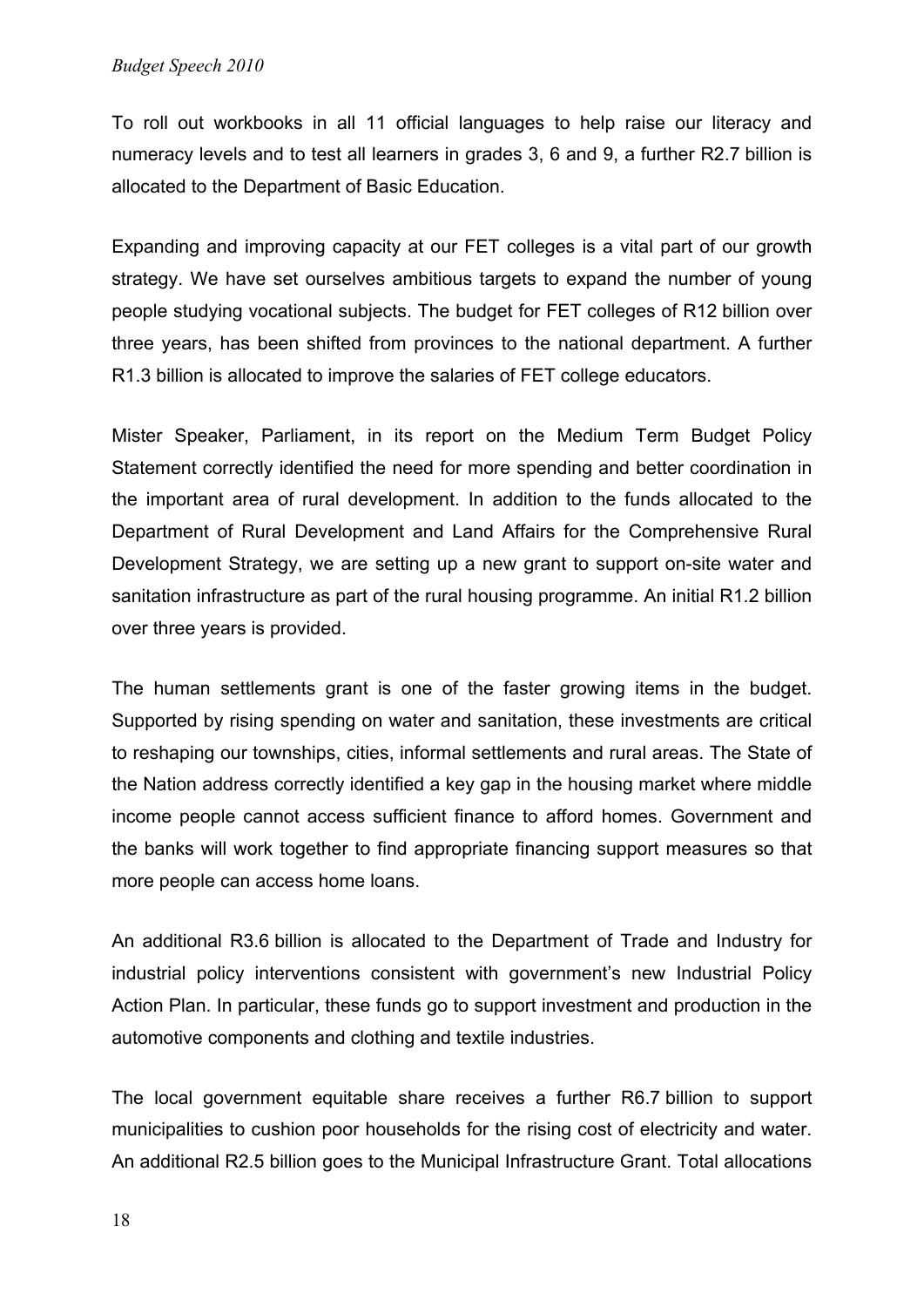to municipalities rise from R55 billion in 2009/10 to R78 billion in 2012/13. We are mindful of the fact that even though transfers to municipalities have increased strongly over the past five years, service delivery problems persist. We are working with the Minister of Cooperative Governance and Traditional Affairs to resolve these problems, to improve financial management and to ensure that higher spending allocations translate into real improvements in people's lives.

Over the 2009-2014 period, the second phase of the expanded public works programme aims to create 4.5 million short-term job opportunities. An estimated total of R52 billion is available for various expanded public works projects over the next three years. The MTEF allocations include an additional R2.5 billion that will support labour-intensive projects in the social, non-state and environmental sectors, largely targeted at rural areas.

In 2010/11, R89 billion will be spent on social grants. Provision has been made for the phased extension of the child support grant up to a child's 18th birthday. The state old age pension and the disability grant rises by R70 to R1 080 a month. The child support grant increases by R10 to R250 a month. We recognise that the increase in the child support grant is slightly below the inflation rate, but the social benefit and the cost of bringing in two million more children implies that we have to adjust this grant more moderately.

Mister Speaker, the savings exercise that we have undertaken must be seen as a first step to get better value for money. Too often, the culture in the public service and in state owned enterprises is to ratchet up salaries, spend on frills, travel in luxury and spend more on marketing the agency than in fixing the service. Jointly with Minister Chabane's new department, we will be conducting comprehensive evaluations of several key spending areas this year with a view to eliminating ineffective programmes and generally improving value for money. Furthermore, we will investigate the possibility of rationalising some of our entities and agencies to see if we can deliver the same service at a lower cost.

The resources that we have at our disposal belong to the people. If we do not use these wisely and sensibly, our contract with the people is eroded.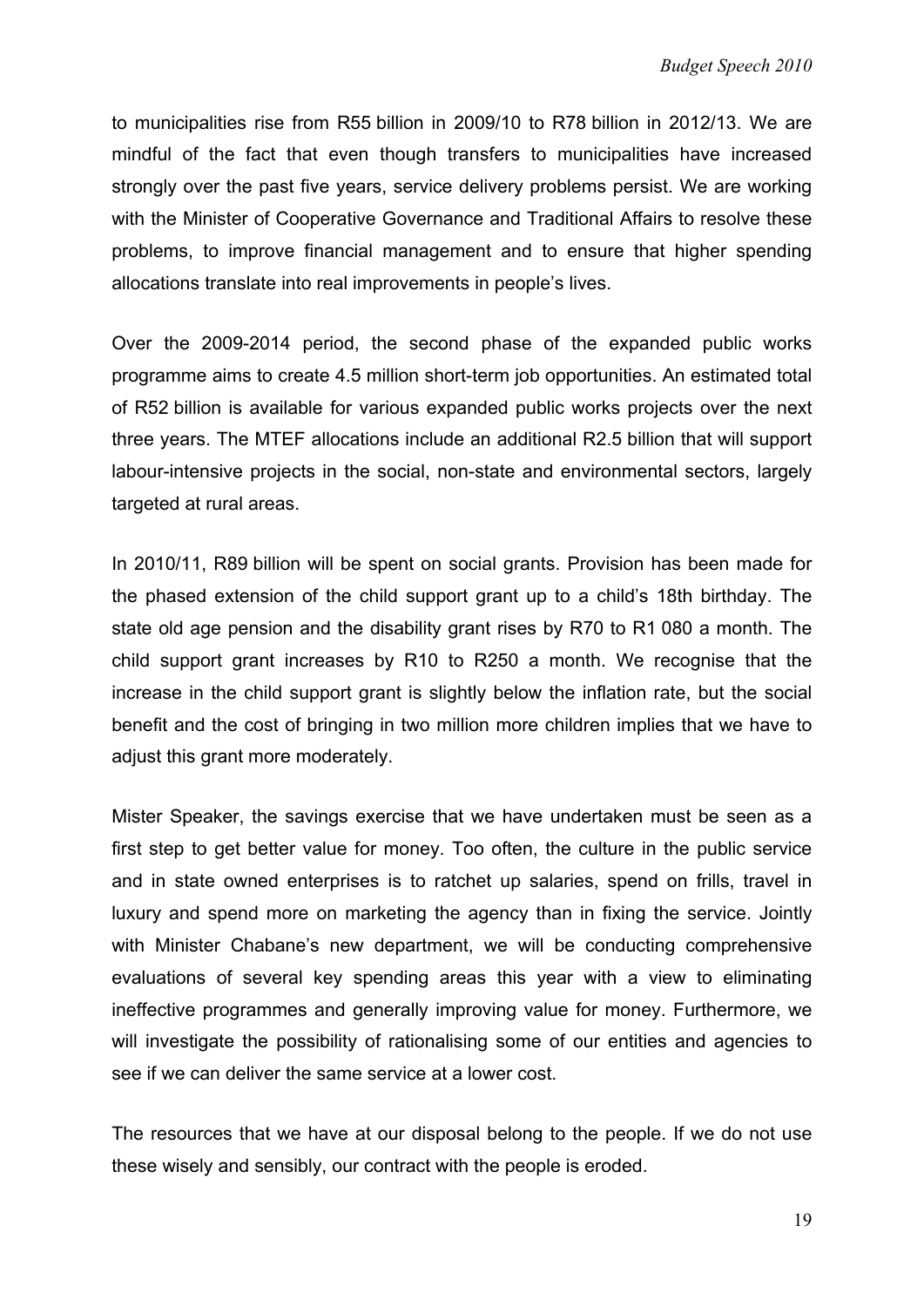## *Infrastructure investment and development finance*

Public sector investment is a crucial component of development as it provides the infrastructure through which we transport goods, power the economy and connect households and businesses to services and markets. Over the next three years, the public sector aims to spend R846 billion on its infrastructure programme. Extensive planning and consultation is in progress on infrastructure programmes for the next 10-20 years, in recognition of our long-term development challenges.

A significant proportion of the public-sector infrastructure investment programme will be undertaken by state owned enterprises and is not directly financed from the fiscus. Eskom's construction of power plants makes up about a third of the total. Upgrading our transport infrastructure and water supply capacity makes up much of the balance. The costs of these investments are largely met by users, and will in several cases require higher tariffs to be phased in over the period ahead.

We have taken steps to recapitalise our development finance institutions to allow them to step up their lending to municipalities, land reform programmes and businesses in distress due to the economic crisis. Including provisions in this budget, we have made allowance for the recapitalisation of the Land Bank to the value R2.5 billion. A guarantee of R15.2 billion has been approved for the Development Bank of Southern Africa, enabling it to extend capital to poorer municipalities for infrastructure projects. The Industrial Development Corporation is well capitalised and will continue to play a key role in implementing government's Industrial Policy Action Plan.

### *Public sector remuneration*

Mister Speaker, the 2009 round of salary increases has placed immense pressure on the budget. Including the very necessary adjustment to the salaries of professionals, the wage bill has almost doubled in five years. Now that a major revision to public service remuneration is behind us, it will be necessary to moderate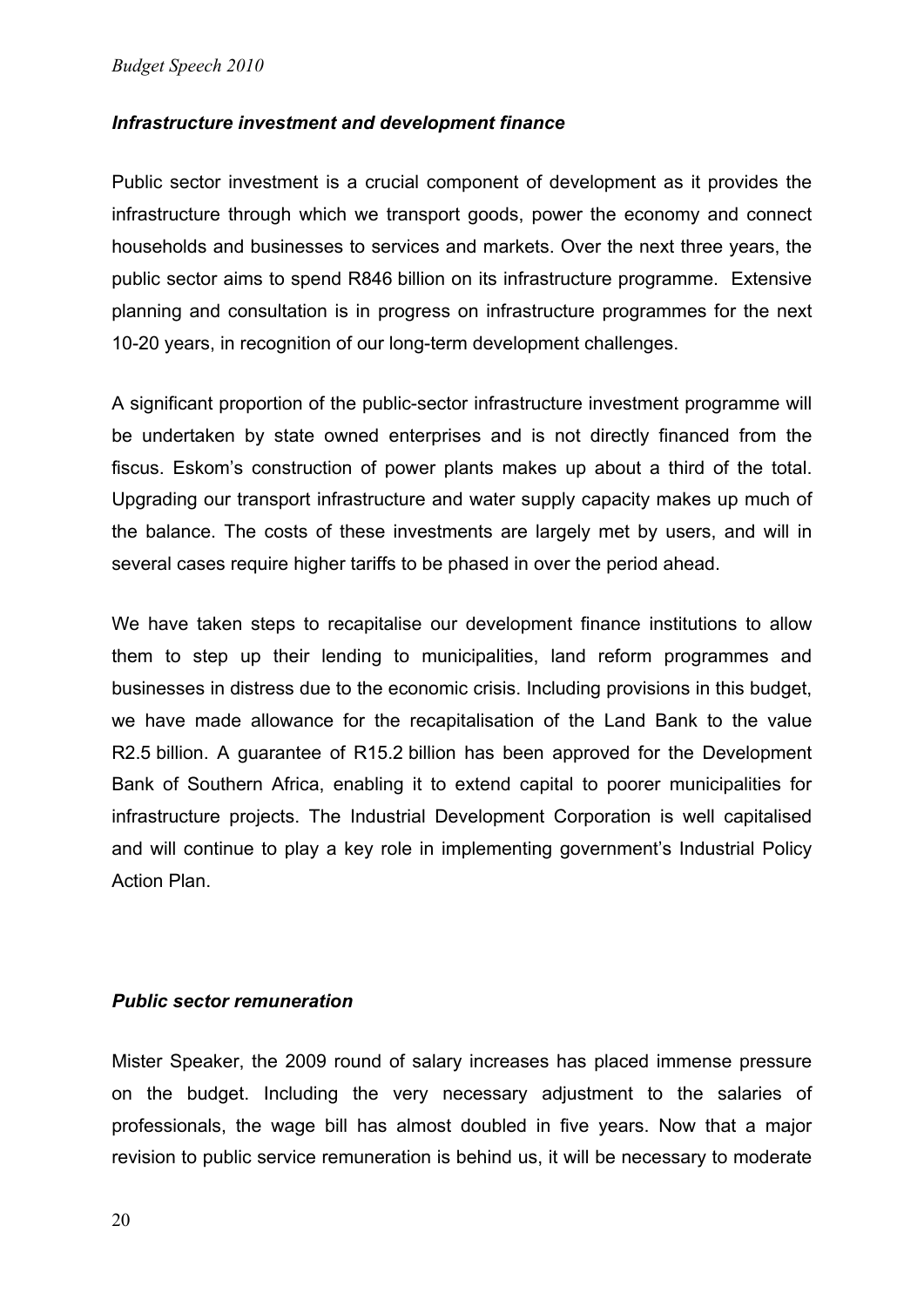salary increases going forward. This is required to ensure that funds are also available for growth in public service employment and so that spending on school books, hospital building and maintenance of infrastructure is not compromised.

### *Parliament's powers to amend money bills*

Last year, Parliament passed the Money Bills Amendment Procedure and Related Matters Act (Act 9 of 2009). This new legislation sets out a procedure for Parliament to amend money bills such as the budget, as well as tax proposals. It also obliges Parliament to consider the broader implications of any change on the economy and on the delivery of public services, so as to balance the power to change the budget with the need for policy certainty and continuity.

The 2010 Appropriation Bill will be the first budget legislation to be processed in terms of the new Act. It will require close cooperation between the executive and the legislature and we look forward to both learning during the implementation process and to working with the responsible committees to meet this important new legislative mandate.

### *Measures to combat fraud and corruption*

A major site of both wastage and inefficiency is in our procurement system. Through a combination of corrupt practices, inefficient procurement, poor planning and, in some instances, collusion by the private sector, we are not getting the kind of value from our purchases that our people deserve. Even where there is absolutely no corruption, we sometimes give contracts to people who cannot implement them and so houses are left without roofs, roads crumble when it rains; water schemes break down and school books fail to get delivered.

Mister Speaker, corruption is an ever-present threat to our ambitions. All South Africans must constantly and consciously work to root out this cancer. If we are to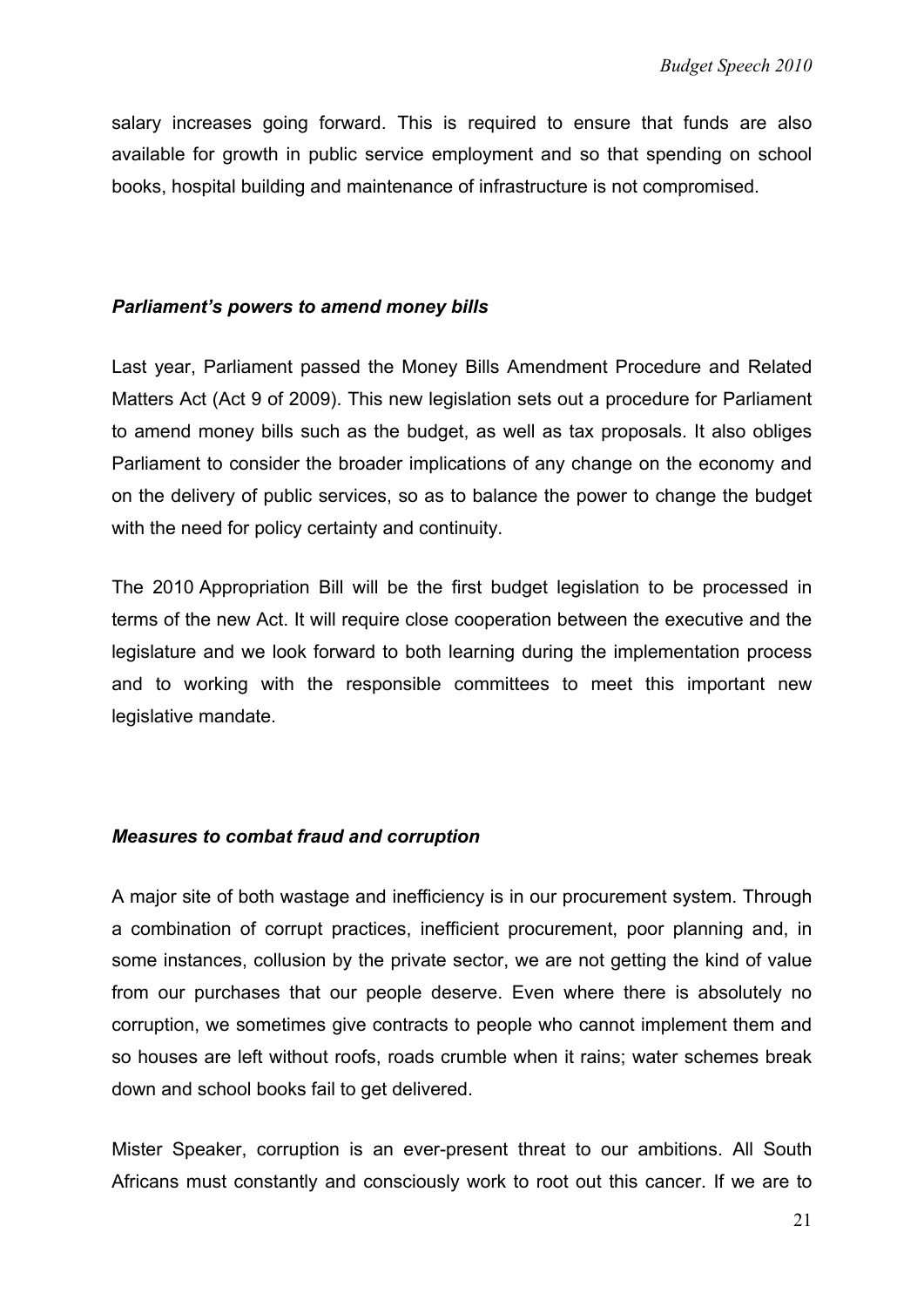address this scourge, we need improved management capability, governance, enforcement, and oversight in government, and in the business sector. Poorly managed tender processes are all too often open to such abuse. Greater transparency and accountability in procurement systems will therefore be a key focus of reform in the period ahead.

Additional funds have been allocated to bolster efforts to strengthen supply chain management, and the relevant government departments have intensified efforts to bring perpetrators of tender fraud to book. Data matching, the practice of comparing, for example, taxpayer data with social grants registers or housing waiting lists, will become a regular feature of a systematic approach to minimise abuse. We are starting to see the early results of these efforts: officials have been disciplined and others fired, five people linked to supply chain fraud were arrested in KwaZulu-Natal last week and more cases have been handed over to the National Prosecuting Authority. We are expecting more arrests very soon. An inter-ministerial committee on corruption has been established, Chaired by Minister Chabane, to coordinate government's efforts to stamp out corruption.

### *Regulatory oversight of the financial sector*

During the MTBPS speech in October, I highlighted the immediate challenges facing us due to the global financial crisis: that of maintaining financial stability and improving financial regulation. South Africa is an active participant in discussions at the IMF, G-20, the Financial Stability Board and Basel Committee on Banking Supervision. International events have clearly demonstrated the importance of a stable and well-regulated financial sector.

South Africa was spared from the worst of the crisis. While some of the largest global banks were forced to receive bail-outs, our financial institutions did not require such support. I wish to commend the Reserve Bank for the vital role played in supervising our banking sector. I also want to acknowledge the governance and risk management systems of our banks, which proved effective during the global crisis.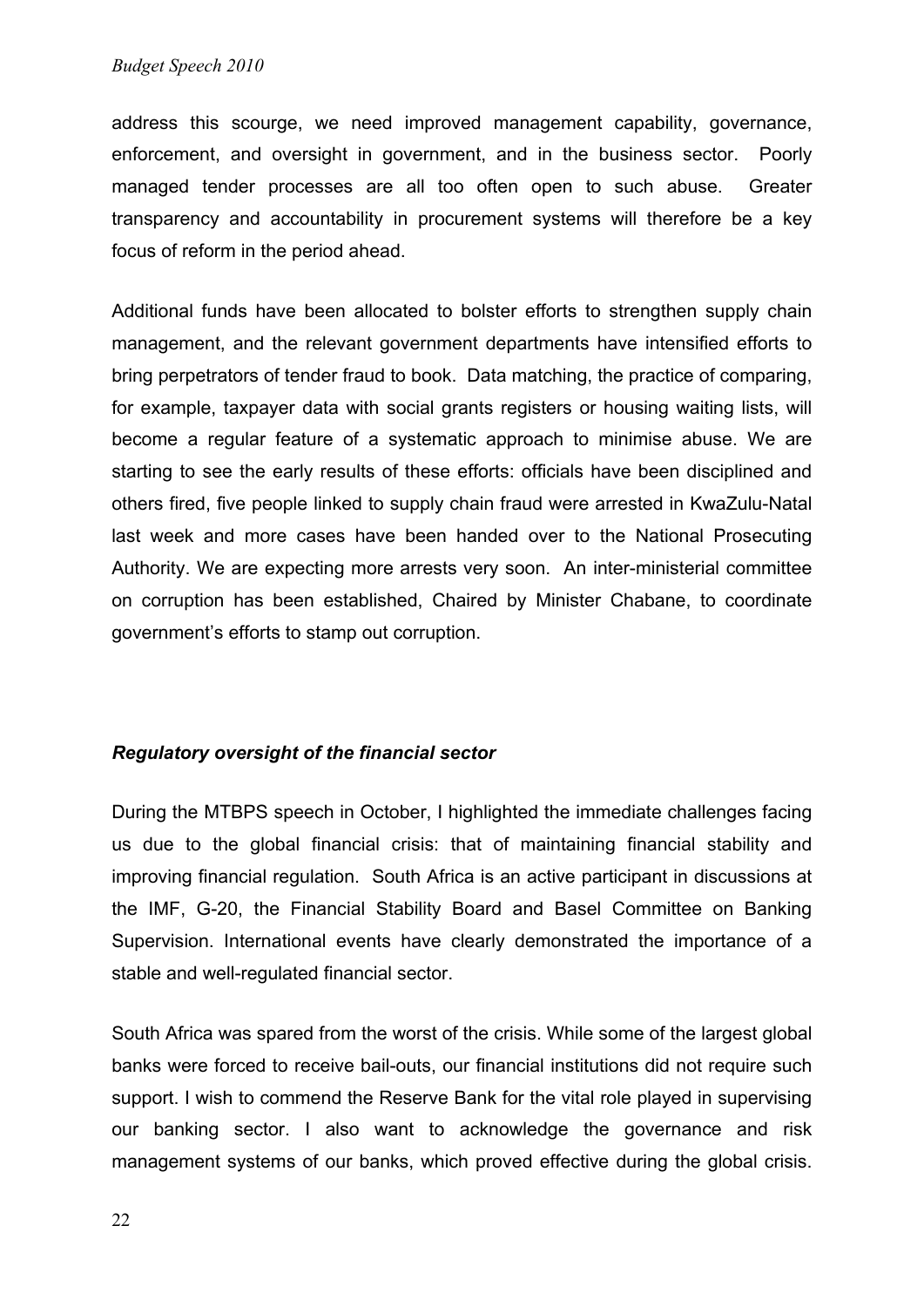Although our institutions have proved to be robust, we must not be complacent. I want to highlight several new initiatives to improve our regulatory system.

- The framework for accountability, co-ordination and performance of our financial regulators needs to be strengthened. A formal council of regulators may be instituted to serve this purpose.
- We are reviewing our adherence to global regulatory standards in banking, insurance and securities markets.
- Various changes to the Basel II framework will be effected once the impact assessment is completed.
- We will be expanding the scope of regulation to include hedge funds, private equity and credit ratings agencies.
- We will improve our crisis contingency plans.
- We will strengthen enforcement mechanisms to counter abuse.

Mister Speaker, I also intend to meet with the chief executives of the major banks in the next few weeks to discuss firm deadlines to respond to the recommendations of the Banking Enquiry Panel of the Competition Commission. I have met with key stakeholders and bank CEOs to revitalise the Financial Sector Charter, which commits the sector to demanding access and empowerment targets.

Building on the 2009 exchange control announcements in the MTBPS, our broad strategy on exchange control reform remains the prudential management of foreign exposure risk. In line with this approach, Government has now finalised reporting measures for prudential foreign exposure limits on banks, which will be introduced at 25 per cent of their total liabilities. In addition, National Treasury will shortly release a framework document to facilitate consultations on reforming exchange control legislation. Our aim is to modernise our policy on inward and outward investment and complete a framework for prudential regulation of foreign exposure for institutional investors.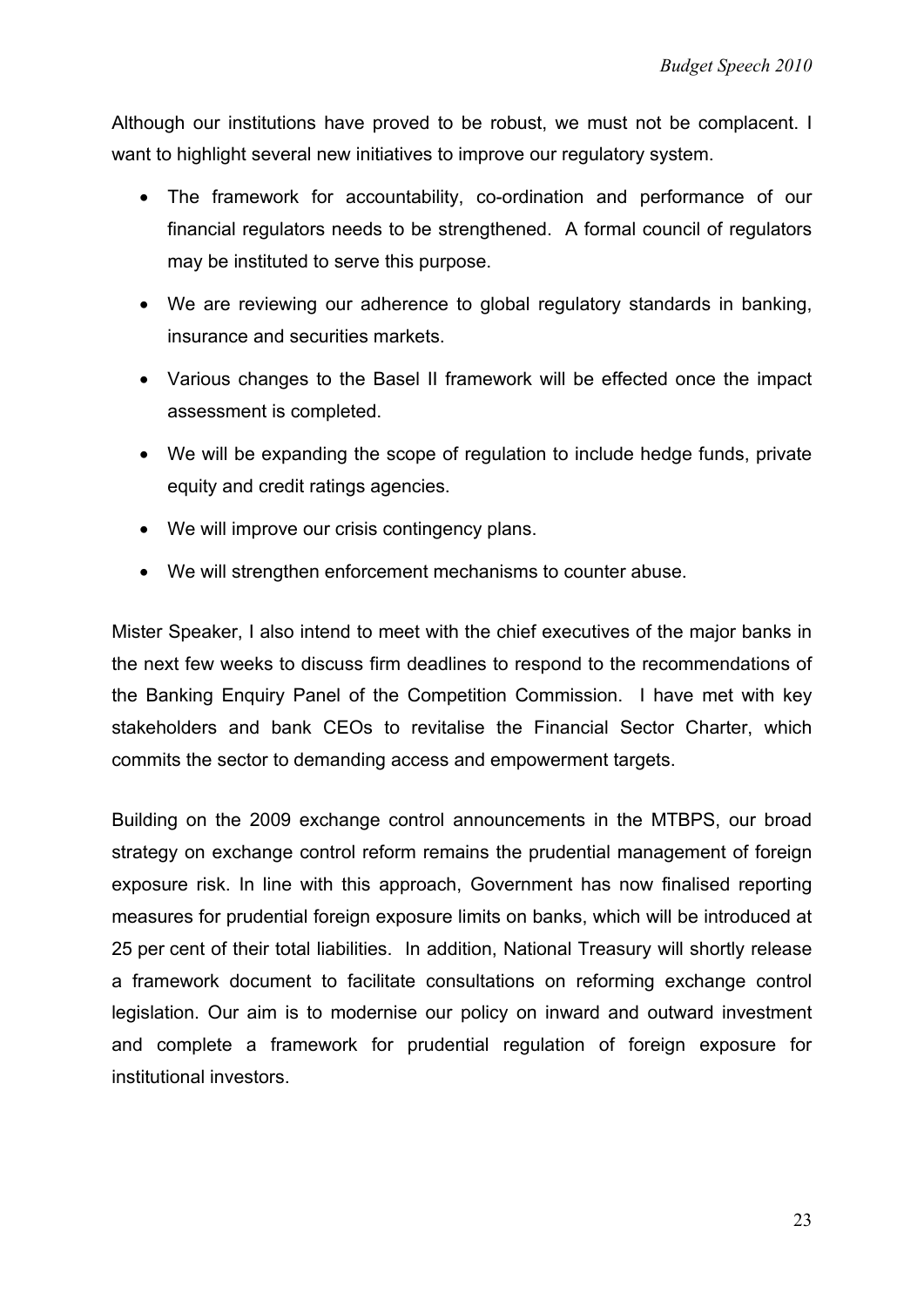# *Budget tips*

South Africans have come to know the "Tips for Trevor" campaign that accompanied the budget every year. Introduced by my predecessor, Minister Manuel, the campaign allowed citizens to contribute to the budget process, and I have continued to draw on this advice. We have also used new forms of media such as Facebook. I would like to thank all those that took the time to send in tips, which give us many new and creative solutions to consider.

Resolving the issue of unemployment clearly needs close cooperation between all sectors of society. Nhlanhla Sophoza of Johannesburg sees the country standing at an opportune moment. She says government should allocate more money to skills development "so that when the real economic growth starts kicking in there will at least be a sizeable pool of much needed skills to draw from - let's be ahead of the pack this time around!"

A young Mr Mahomed from Gauteng asks whether it is possible for training centres to be equipped and affiliated with companies to provide and train those that require hands on experience. Mr. Mahomed, I agree with you and I have passed this tip onto Minister Nzimande.

Over and above the actions of government, labour and the private sector in addressing the issue of youth unemployment, it is encouraging to see South Africans taking strides in doing what they can to provide answers. Vuyisa Qabaka, a young man from Cape Town, wrote in asking for a larger budget for youth development, focusing on entrepreneurship and job creation. However, Mr Qabaka himself is also in the process of developing his own organisation aiming to support youth development, through an online platform of social media. I would like to commend his efforts and wish him every success in launching "Student Enterprises".

For this year's campaign, we asked South Africans to send in tips on how government can save money, and many responded with practical ideas.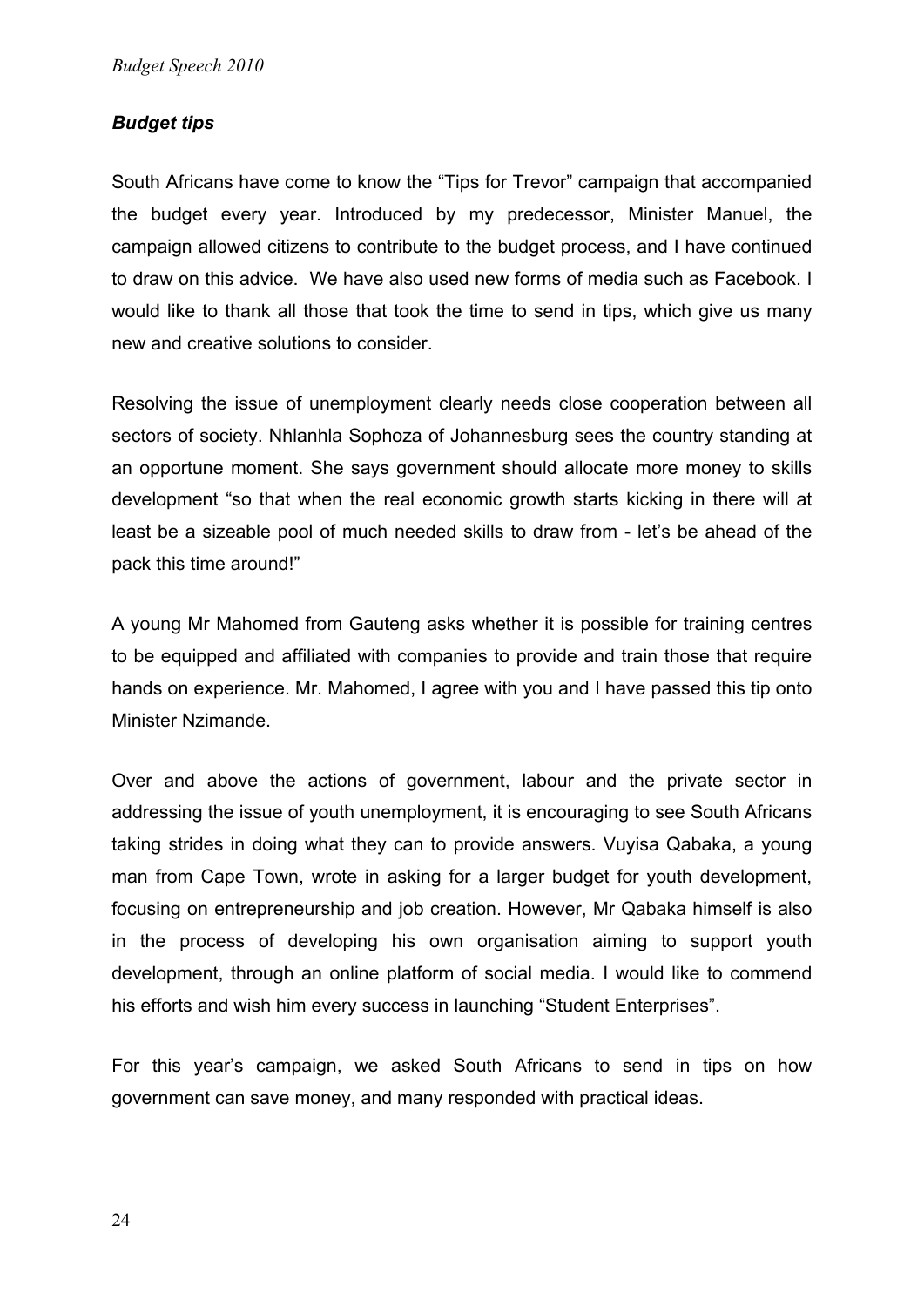Siyabulela Mgwatyu from East London calls for close monitoring of projects in municipalities, and of the travel costs to conferences that yield no results. His views are echoed by Johan Uys, from the Western Cape who works for government and so has first hand experience of where money can be saved. He advises that the system of travel allowances for government officials be reviewed.

The review of the Ministerial handbook will address the concerns of many citizens, such as Thembinkosi Buthelezi from KwaZulu Natal, who calls for the benefits of ministers, their deputies, premiers and MEC's to be reduced.

Sheila Hlakudi from Gugulethu, who is in the audience today, wrote in to ask for a review of the child support grant processes to prevent abuse of it. Ms Hlakudi, I am pleased to announce that government is indeed reviewing the payment system to reduce fraud and corruption.

Advice was again sent through by traditional healer William Makhale of Soweto. He had previously submitted a 97 page handwritten tip for the 2009 budget, another tip for the 2008 MTBPS that was 60 pages long, and has now sent through a 40 page handwritten tip for the 2010 budget. He rightly argues that more public participation in the budget should be encouraged, especially from community organisations and that community leaders should be trained and skilled so that they can educate their communities so that communities can build organisations that drive development. I agree fully.

On the issue of tax, Mr Len Palmer of Johannesburg cautions that under recovery of revenue should be seen as the biggest threat to this country's stability. He says that this is hampered by the practices of auditors that undertake what he politely calls "creative book keeping" for industry. I want to emphasis the importance of paying taxes, supporting the country's development. SARS has put in place stringent measures to tighten collections and ensure that nothing slips through the net.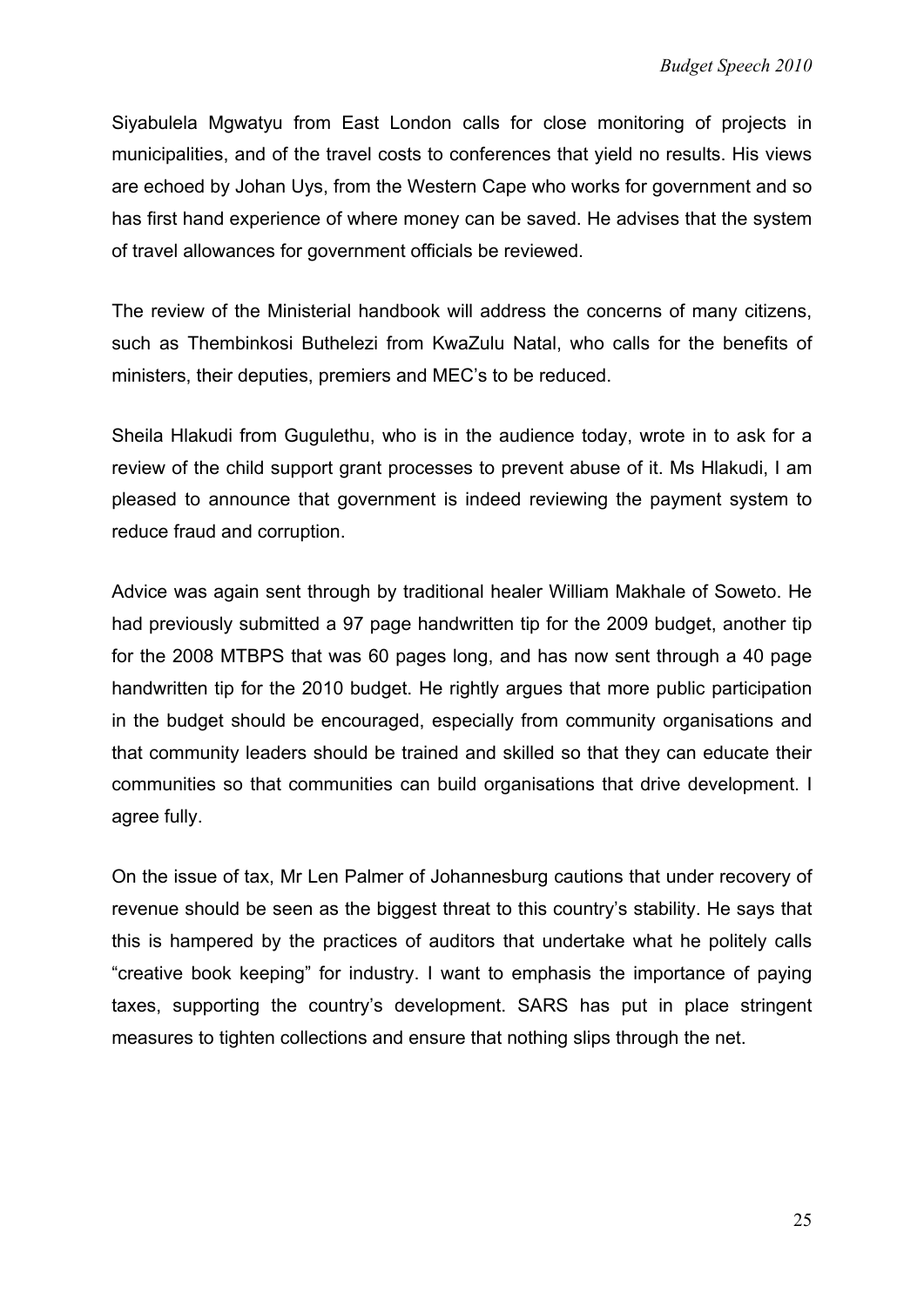## *Conclusion*

Honourable Speaker, I have been given immense support and guidance by President Zuma and Deputy President Motlanthe. They have held my hand as I took the first tentative steps as a minister. Our cabinet system is one where we take collective responsibility for the policies that our government approves and similarly, we take collective responsibility for our failings. I would like to thank my Cabinet colleagues for their support, and also for the lively engagement on critical issues facing our country. This budget is our collective statement.

I am especially indebted to members of the Ministers Committee on the Budget, the committee responsible for providing political oversight of the budget process. My colleagues have put in an immense amount of work over and above their line responsibilities.

As a newcomer to the executive, I have been able to lean on Deputy Minister Nene to show me the ropes. He brings a steady hand in a challenging environment.

The MEC's for Finance have again been generous in sharing their experience and insights and in dealing with difficult challenges this year – I wish to express a personal appreciation for their support and dedication to the cause of sound public finance.

I wish to thank my predecessor and colleague, Minister Manuel, both for the foundation he has laid in managing the fiscus and in the strength of the team that he has left behind.

Our collective thanks are due also to:

- Governor Gill Marcus, who has approached her task with new ideas and great energy. She too has sought to change things, to build on foundations of success and to do things differently to achieve more.
- Commissioner Oupa Magashula and the staff of the South African Revenue Service, who continue to deliver an outstanding service to the public and our country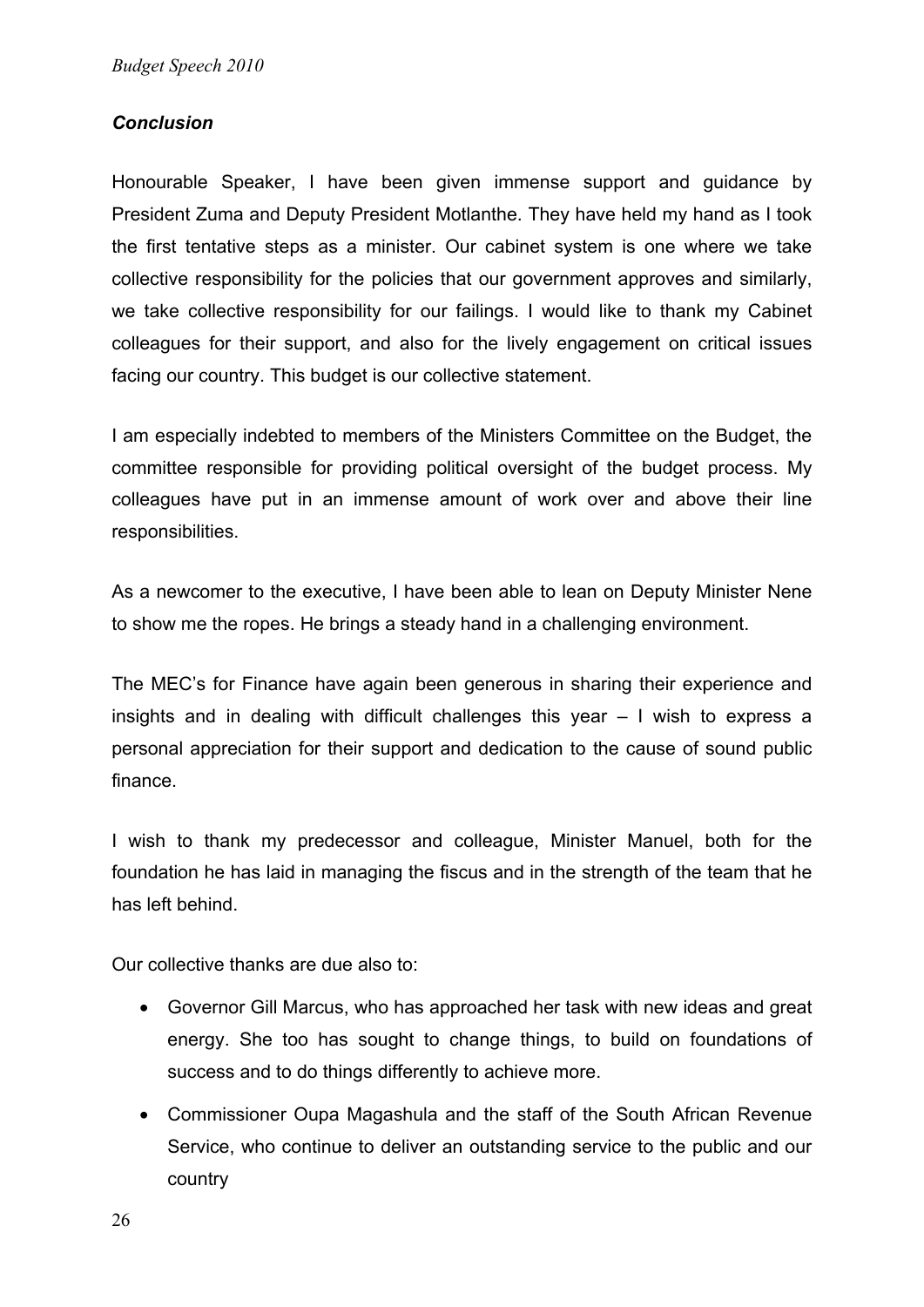- The Financial and Fiscal Commission and its chairperson, Dr Bethuel Setai,
- NEDLAC, its Managing Director, Mr. Herbert Mkhize, and representatives of the business, labour and community constituencies on the Public Finance and Monetary Chamber
- The Honourable Thaba Mufamadi and Honourable Charel de Beer who chair the Standing and Select Committees on Finance respectively and to the two chairs of the Appropriations committees, the Honourable Eliot Sogoni and Honourable Teboho Chaane.
- Lesetja Kganyago leads the National Treasury team, a group of talented and committed professionals who continue to define excellence in the public service and remain an invaluable asset both to government and to South Africa.

The staff in the Ministry have made my shift to the Treasury as smooth and painless as possible.

I also thank my family for their support and inspiration; they too are making a huge sacrifice on my behalf.

My sincere thanks to the many South Africans who stop me in public places to convey their good wishes and encouragement.

Honourable Speaker, The economist and philosopher, Amartya Sen, a Nobel laureate, recently wrote a book, "The Idea of Justice" from which I quote: "the idea of justice calls for comparisons of actual lives and iniquities, rather than a remote quest for ideal institutions".